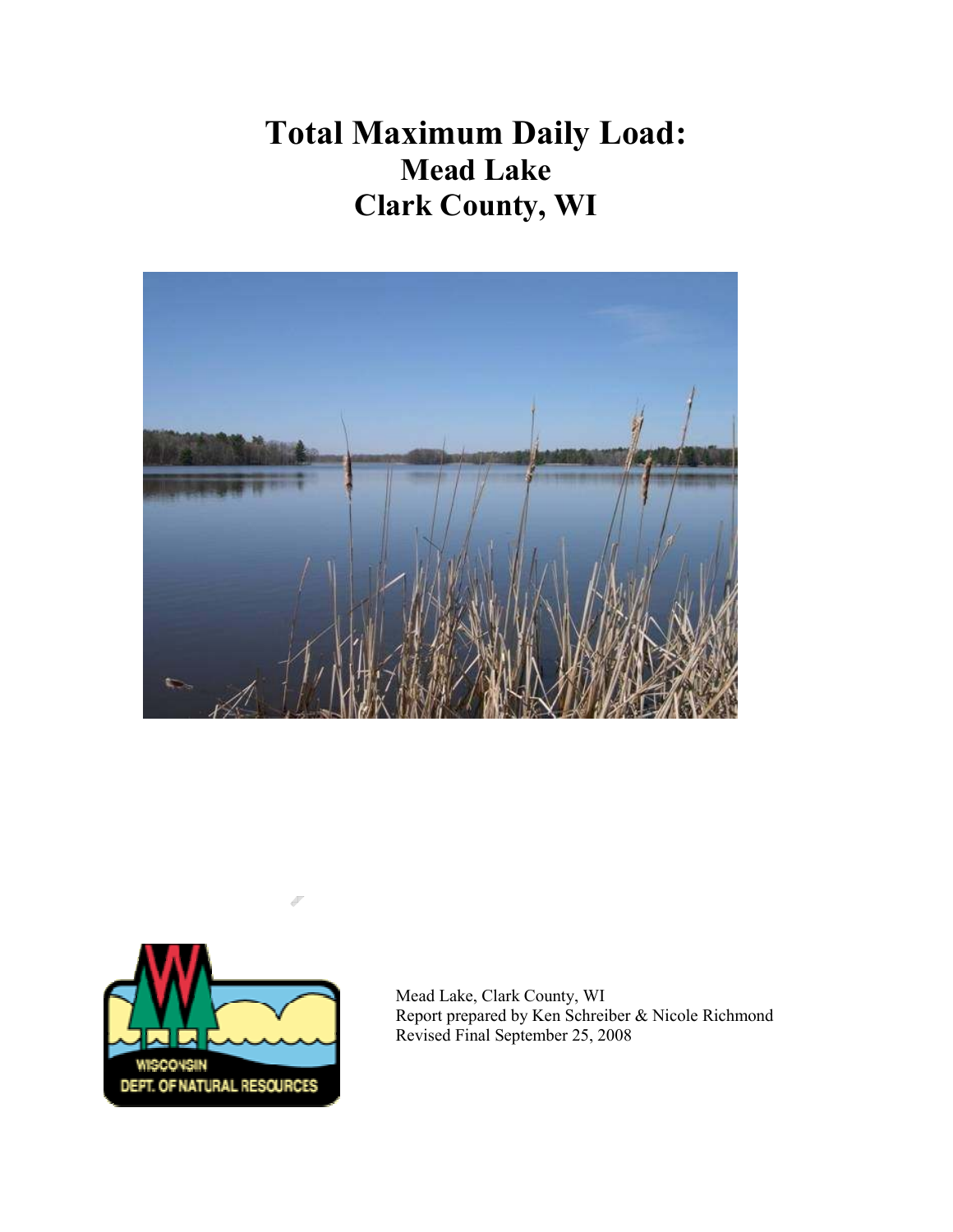## Phosphorus and Sediment Total Maximum Daily Load (TMDL) for Mead Lake, Clark County, Wisconsin Wisconsin Department of Natural Resources: West Central Region

August 13, 2008 Final Revised September 25, 2008

## **INTRODUCTION**

Mead Lake is a shallow, eutrophic impoundment of the South Fork Eau Claire River (Hydrologic Unit Code 07050006, Wisconsin Waterbody Identification Code 2137000). The Mead Lake watershed drains 248 km<sup>2</sup> (61,282 acres) of west central Wisconsin (Figure 1). Approximately 99 percent of the watershed is within Clark County, with the remaining one percent in Taylor County. The South Fork Eau Claire River is the primary source of surface water inflow to Mead Lake. The lake was placed on the Wisconsin 303(d) impaired waters list in 1998 due to sediment and phosphorus. In 2008, the 303(d) list was updated to reflect that the pollutants of sediment and phosphorus are leading to impairments of degraded habitat, pH criteria exceedances, and excess algal growth in summer which result in limited body contact recreational use (Table 1). The goal of this TMDL is to reduce phosphorus and sediment loadings to Mead Lake to address, pH criteria exceedances, decrease algal blooms in summer, and address degraded habitat so Mead Lake can be improved for recreational purposes.





Table 1. Mead Lake Impaired Waters Listing

| <b>Waterbody Name</b> | WBIC    | <b>TMDLID</b> | Pollutant         | Impairment        | <b>Priority</b> |
|-----------------------|---------|---------------|-------------------|-------------------|-----------------|
|                       |         |               |                   | Degraded habitat, |                 |
|                       |         |               | Total Phosphorus, | excess algal      |                 |
| Mead Lake             | 2143900 | フフフ           | Sediment          | growth, pH        | High            |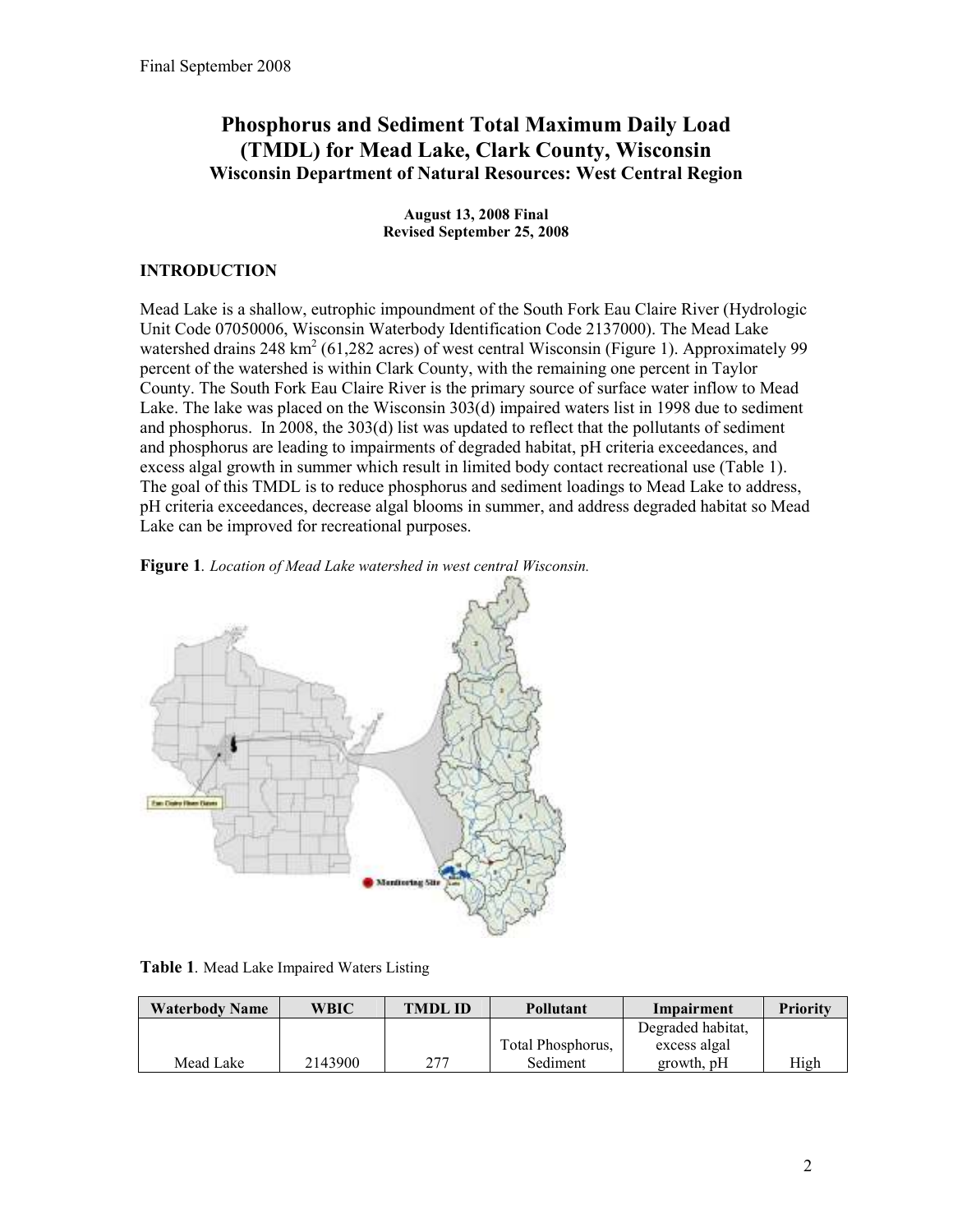## PROBLEM STATEMENT

Mead Lake is highly eutrophic and exhibits excessive concentrations of phosphorus and chlorophyll (a measure of algal densities) in its surface waters during the summer months (USACE 2005). Sediment and phosphorus enters the lake via the South Fork Eau Claire River, from nonpoint sources of pollution. Phosphorus is bound to the sediment particles, and once in the system, sediment has the capacity to transfer phosphorus to the lake bottom. The lake's shallow depth, phosphorus-laden sediments and excessive water column phosphorus levels, cause the lake to experience severe algal blooms during the "growing" season (May-October). These eutrophic conditions have significantly impaired body contact recreational activities. In addition, algal blooms in Mead Lake are often accompanied by exceedances of the Wisconsin water quality criterion for pH. The elevated lake pH levels are due to removal of carbon dioxide from water during photosynthesis (by algae). The reduction in carbon dioxide levels during daylight causes an increase in pH. A reduction in sediment loading would reduce phosphorus levels and the corresponding reduction in phosphorus levels would result in a decrease in chlorophyll levels (a measure of productivity) and a reduction in maximum pH levels.

## WATER QUALITY STANDARDS

Currently, Wisconsin does not have numeric water quality criteria for phosphorus or sediment. Mead Lake is not currently meeting the applicable narrative water quality criterion as defined in NR 102.04 (1); Wis. Admin. Code:

"To preserve and enhance the quality of waters, standards are established to govern water management decisions. Practices attributable to municipal, industrial, commercial, domestic, agricultural, land development or other activities shall be controlled so that all waters including the mixing zone and the effluent channel meet the following conditions at all times and under all flow conditions: (a) Substances that will cause objectionable deposits on the shore or in the bed of a body of water, shall not be present in such amounts as to interfere with public rights in waters of the state, (b) Floating or submerged debris, oil, scum or other material shall not be present in such amounts as to interfere with public rights in waters of the states, (c) Materials producing color, odor, taste or unsightliness shall not be present in such amounts as to interfere with public rights in waters of the state."

This criterion describes acceptable water quality conditions and guides the WDNR in setting numeric target pollutant concentrations. The application of a narrative criterion for Mead Lake necessitates the development of a site-specific in-lake pollutant value for the purpose of this TMDL. For purposes of this TMDL, sediment is considered an objectionable deposit.

The designated use of Mead Lake is described in S. NR 102.04(3) intro., and (b), Wis. Adm. Code as:

"FISH AND OTHER AQUATIC LIFE USES. The department shall classify all surface waters into one of the fish and other aquatic life subcategories described in this subsection. Only those use subcategories identified in pars. (a) to (c) shall be considered suitable for the protection and propagation of a balanced fish and other aquatic life community as provided in federal water pollution control act amendments of 1972, PL 92-500; 33 USC 1251 et.seq.

"(b) Warm water sport fish communities. This subcategory includes surface waters capable of supporting a community of warm water sport fish or serving as a spawning area for warm water sport fish."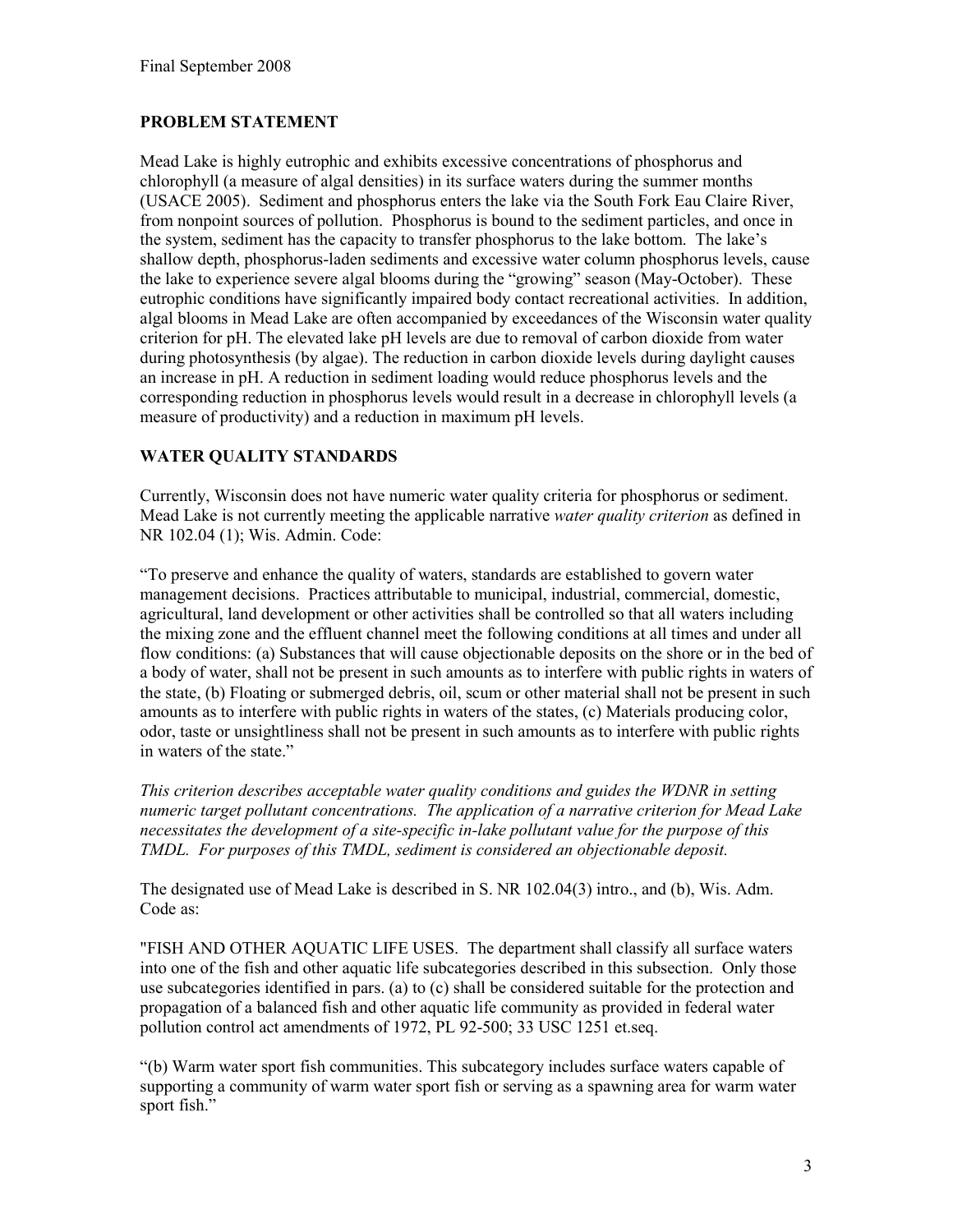The applicable water quality standard for this TMDL is listed in S. NR 102.04(4) intro, and (c), Wis. Adm. Code as follows:

"Standards for Fish and Aquatic Life. Except for natural conditions, all waters, classified for fish and aquatic life shall meet the following criteria:

"(c) pH. The pH shall be within the range of  $6.0$  to  $9.0$ , with no change greater than 0.5 units outside the estimated natural seasonal maximum and minimum."

Mead Lake has been listed as impaired due to documented water quality standard pH violations. The pH exceedances are most likely related to algal productivity, however, the relationship between pH and chlorophyll and/or phosphorus in Mead Lake is very complex. For this reason, goals established by this TMDL were not based on the pH criterion, but rather external phosphorus and sediment loads to the lake. Generally, reductions in phosphorus would lead to reductions in the frequency and extent of algal blooms, and decreased pH levels.

The water quality target for phosphorus for Mead Lake is based on a site-specific goal of 93 ppb P concentration. This target will reduce algal blooms, and reduce pH exceedances to meet TMDL goals. Since there are no numeric water quality standards for sediment in Wisconsin, the TMDL is derived from load reductions to meet in lake phosphorus and chlorophyll goals.

## BACKGROUND

Mead Lake has a surface area of 1.3  $km^2$ , a volume of 1.9  $hm^3$ , and mean and maximum depths of 1.5 m and 5 m, respectively. The Mead Lake watershed is located in the Central Wisconsin Undulating Till Plain Ecoregion (Omernik and Gallant, 1988). This EPA ecoregion is characterized by nearly level to rolling glacial till plains. Lakes in the ecoregion have summer total phosphorus concentrations greater than 50 ppb; lakes over 20 ppb are indicative of eutrophic conditions. The most significant land use in this area is agriculture (Table 2).

A two year study (2002-2003) of water quality in Mead Lake and the South Fork Eau Claire River was conducted by the U.S. Army Corps of Engineers (USACE 2005). The study focused on external loading (suspended sediments and nutrients from the South Fork Eau Claire River), internal P fluxes from lake sediments and in-lake water quality. This study included continuous flow monitoring and bi-weekly and storm event water quality sampling of the South Fork Eau Claire River. Samples were analyzed for total suspended solids, total nitrogen, total phosphorus, and soluble reactive phosphorus. Sampling in Mead Lake was conducted bi-weekly at three locations from May through September of both years (Figure 2). In situ profiles of temperature, dissolved oxygen, pH, and conductivity were collected at 1-m intervals at each station. Water samples were collected at 1-m depth intervals for analysis of total nitrogen and phosphorus, soluble reactive phosphorus and chlorophyll. Water samples were collected and analyzed by USACE staff from the Eau Galle Aquatic Ecology Laboratory in Spring Valley, Wisconsin.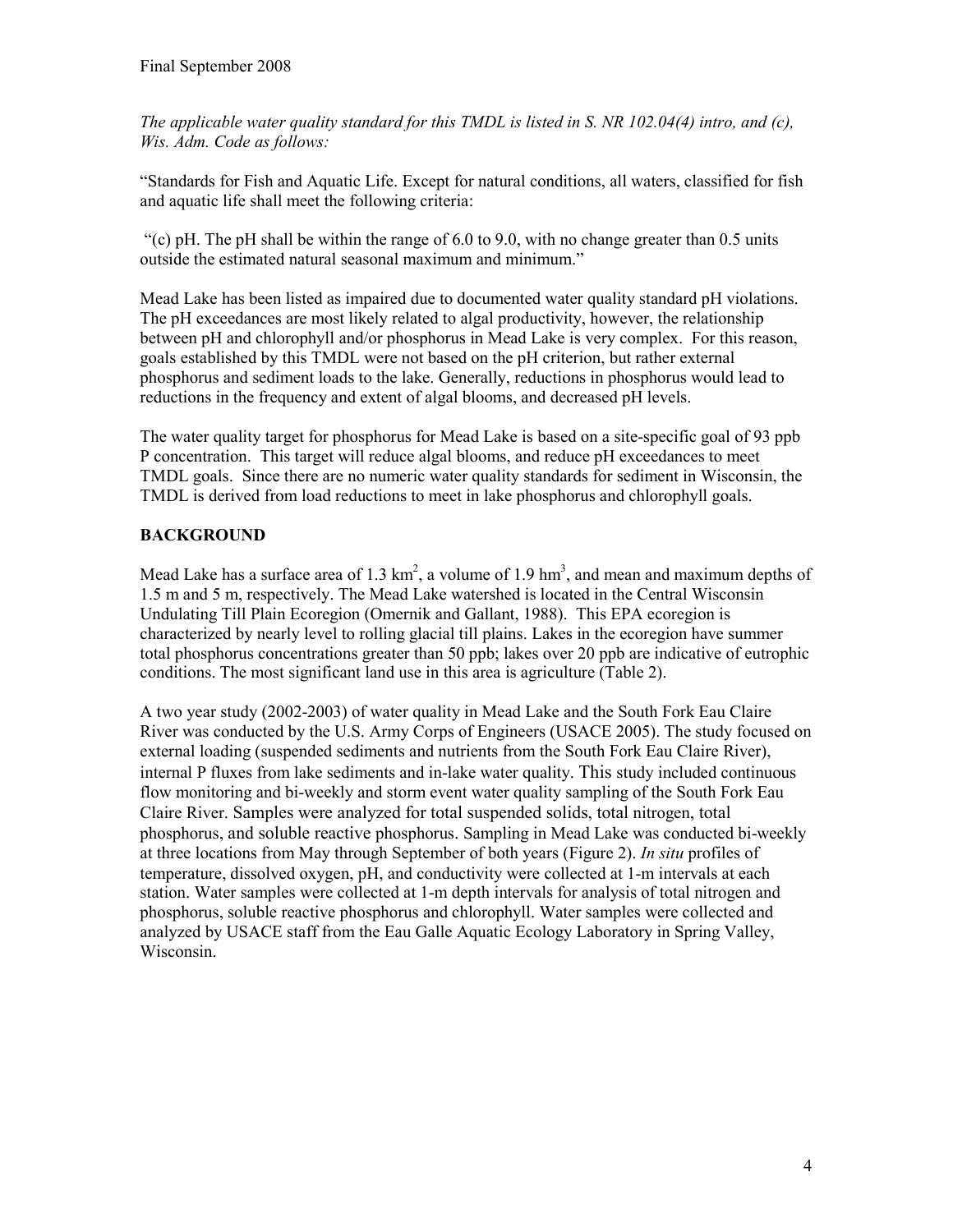| <b>Land Cover</b> |         | Area<br>(hectares) | Area $(\% )$ |
|-------------------|---------|--------------------|--------------|
| Cropped Farmland  |         | 10,383             | 41.38        |
| Forest            |         | 7,964              | 31.47        |
| Grassland/Pasture |         | 2,690              | 10.72        |
| Wetland           |         | 2,423              | 9.66         |
| Urban/ Impervious |         | 1,214              | 4.84         |
| <b>Farmsteads</b> |         | 242                | 0.97         |
| Water             |         | 172                | 0.69         |
|                   | Totals: | 25,088             | 99.73        |

Table 2. Summary of land cover in the Mead Lake watershed in 2001(Freihoefer and McGinley 2007).





Mean total P concentrations of the South Fork Eau Claire River ranged between 0.115 and 0.123 mg/L and accounted for 54% of the total P load to Mead Lake. Laboratory-derived internal P loading rates from sediments were very high under anoxic conditions (range = 16 to 38 mg m<sup>-2</sup> d<sup>-</sup> <sup>1</sup>) suggesting the potential for substantial P flux from bottom sediments. Total P concentrations in the bottom waters increased markedly in 2003 in conjunction with a higher residence time, anoxia in the hypolimnion and reduced flushing rates, compared to 2002 which was a wetter year. Summer chlorophyll concentrations averaged 51  $\mu$ g/L and 76  $\mu$ g/L in 2002 and 2003, respectively (USACE 2005).

The USACE study found that on average 83% of the P load originated from direct drainage and tributaries to Mead Lake. Tributary P loading accounted for 87% and 78% of the measured P load in 2002 and 2003, respectively. In contrast, internal P loading from sediment accounted for about 12% and 21%, respectively, of the 2002 and 2003 measured P inputs.

The Wisconsin Trophic State Index (TSI) (Lillie et al. 1993) was estimated for the lake using the mean Secchi transparency values and surface concentrations of total P and chlorophyll estimated over the period May through September of both years. The boundary between mesotrophic and eutrophic lakes for TSI is 50; this study found the lake is highly eutrophic with mean summer TSI values greater than 60 during both years (Table 3).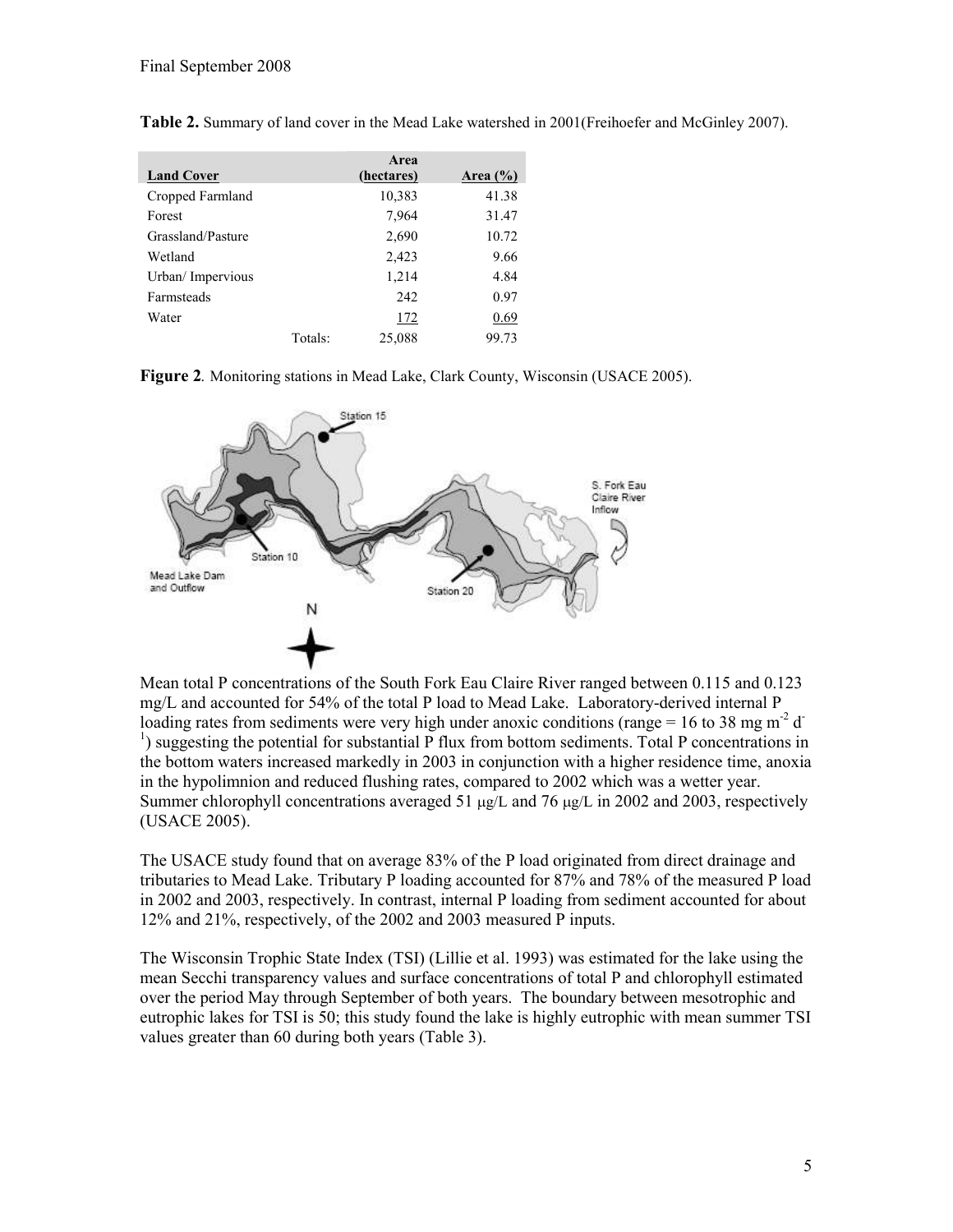Exceedances of the state water quality criteria for pH occurred on 16 of 39 (40%) of the sampling events considering all locations and sampling dates. These pH exceedances (>9) generally correspond to chlorophyll levels greater than 70 µg/L.

The seasonal (May – September) suspended sediment load to Mead Lake was estimated at 428 and 189 tons in 2002 and 2003, respectively. The annual sediment load was estimated at 774 and 609 tons in 2002 and 2003, respectively. Sediments deposited in Mead Lake contribute P to the water column via recycling under anoxia or high pH conditions (both which exist in Mead Lake during summer). Laboratory derived internal P loading rates were very high under anoxic conditions (16-38 mg m<sup>-2</sup> d<sup>-1</sup>) suggesting a high potential for P flux from bottom sediments (USACE 2005).

Table 3. Summer (May-Sept.) mean values for Secchi depth (SD), viable chlorophyll (CHLA) and total phosphorus (TP) and trophic state index (TSI) values for the surface waters of Mead Lake.

|      |            |             |             | <b>Trophic State Index</b> |                     |                   |  |
|------|------------|-------------|-------------|----------------------------|---------------------|-------------------|--|
| Year | Secchi (m) | Chla (ug/l) | $TP$ (mg/l) | $TSI_{SD}$                 | TSI <sub>CHLA</sub> | TSI <sub>TP</sub> |  |
| 2002 | 0.52       | 50.8        | 0.130       | 69.2                       | 64.5                | 65.8              |  |
| 2003 | 0.70       | 76.2        | 0.125       | 65.0                       | 67.6                | 65.5              |  |

## Land Use Modeling

Modeling was conducted to a) determine current loading in the watershed through identification and quantification of current sources, and to b) assess the effectiveness of reducing phosphorus and sediment loads to Mead Lake. Modeling was completed using the Soil and Water Assessment Tool (SWAT version 4/18/2001). SWAT is a distributed parameter, daily time step model that was developed by the USDA-ARS to assess non-point source pollution from watersheds and subwatersheds. SWAT simulates hydrologic and related processes to predict the impact of land use management on water, sediment, nutrient and pesticide export. Crop and management components within the model permit reasonable representation of the actual cropping, tillage and nutrient management practices typically used in this area of the state. Major processes simulated within the SWAT model include: surface and groundwater hydrology, weather, soil water percolation, crop growth, evapotranspiration, agricultural management, urban and rural management, sedimentation, nutrient cycling and fate, pesticide fate, and water and constituent routing. The SWAT model was calibrated to simulate runoff, sediment and phosphorus loading in the Mead Lake watershed using detailed land management information developed from the Clark County Land Conservation Department (LCD), a 2002 farm survey and a 1999 land use transect survey. Seventy-four farms provided information on herd size, manure management, and crop rotations.

Appropriate crop rotations for the model were chosen with assistance from the Clark County LCD. The agricultural scenarios chosen for use in the SWAT model, are reasonable and feasible to implement in this region of the state. Three crop rotations were used to simulate farming practices in the watershed. A dairy rotation consisting of one year of corn grain, one year of corn silage, followed by three years of alfalfa. The first year of the alfalfa rotation was simulated with oats as a nurse crop and harvested as oat hay. Two cash crop rotations were simulated; a two year rotation consisting of corn grain and soybeans and a three year rotation consisting of corn grain, corn grain, and soybeans (Freihoefer and McGinley 2007).

The model was first calibrated for hydrology by balancing surface water, groundwater, and evapotranspiration for calendar year 2002. Once the simulated average annual water export was within ten percent of the monitored flows, simulations were run with daily output for comparison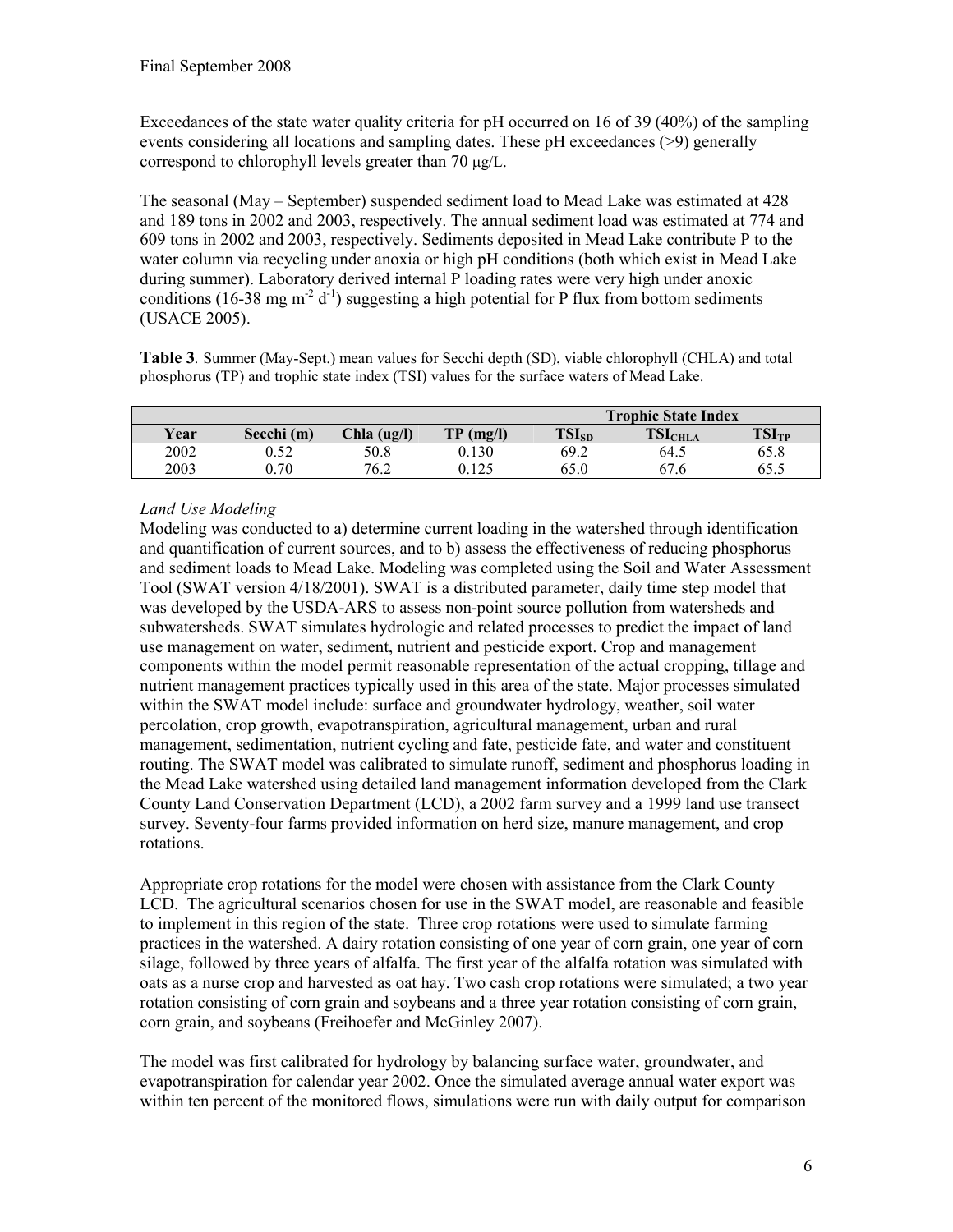to monitored daily flows. Once surface runoff to base flow contributions were calibrated, sediment and phosphorus contributions from the sub basins were calibrated to 2002 monitored data on a monthly basis. Simulated results were then compared to values estimated based on monitored data. The long-term (25 year) average phosphorus export from the watershed to the lake during the May through September growing season is estimated at approximately 5,500 pounds per year (see Appendix 1).

The scenarios in Table 4 are modifications to the existing (baseline) model simulation to explore the impact of changes in phosphorus export due to different management and land use changes. The summary shows the simulated management scenarios and their impact on long term average growing season (May-September) phosphorus export from the watershed. The SWAT model was used to estimate suspended sediment export from the watershed on an annual and seasonal basis. The model was calibrated using sediment loads and flow from 2002 and 2003 (Appendix 2). Long-term sediment export modeling results are presented in Table 5.

## Lake Modeling

The USACE BATHTUB lake model was used to predict changes in total P, chlorophyll, and Secchi transparency in Mead Lake under various P loading scenarios. Model coefficients were developed and calibrated using data collected during the summer of 2002 and used to predict lake responses to measured P loading and in-lake water quality in 2003 (Appendix 3). All model runs were based on a growing season (May – September) due to the relatively short hydraulic residence time of Mead Lake.

Simulated decreases in external P loading from the South Fork Eau Claire River resulted in predicted decreases in the average summer total P and chlorophyll concentration of lake surface waters and increases in Secchi transparency. For example, a 30% reduction in the modeled summer external P loading resulted in a predicted 24% decrease in total P and a 34% decrease in chlorophyll concentrations in the lake (Appendix 3).

Table 4. SWAT model simulated phosphorus export reflects % reduction from 5,500 lbs/yr annual load during May – September under different management scenarios in the Mead Lake watershed (Source: Freihoefer and McGinley 2007).

|                                                                                | <b>Seasonal</b><br><b>Total P</b> | P Load<br><b>Reduction</b> |
|--------------------------------------------------------------------------------|-----------------------------------|----------------------------|
| Scenario                                                                       | Load (lbs.)                       | (%)                        |
| <b>Baseline</b>                                                                | 5,500                             |                            |
| Reducing soil P (25 ppm)                                                       | 4,730                             | 14%                        |
| Reducing Soil Erosion<br>(50% reduction in USLE)                               | 4,730                             | 14%                        |
| Reduce manure P by 38%<br>(animal dietary changes)                             | 5,280                             | $4\%$                      |
| Combination: reducing soil<br>P, soil erosion control and<br>manure management | 4,015                             | 27%                        |
| Winter Rye                                                                     | Little change                     | $5\%$                      |
| Continuous pasture<br>(rotational grazing)                                     | 4,345                             | 21%                        |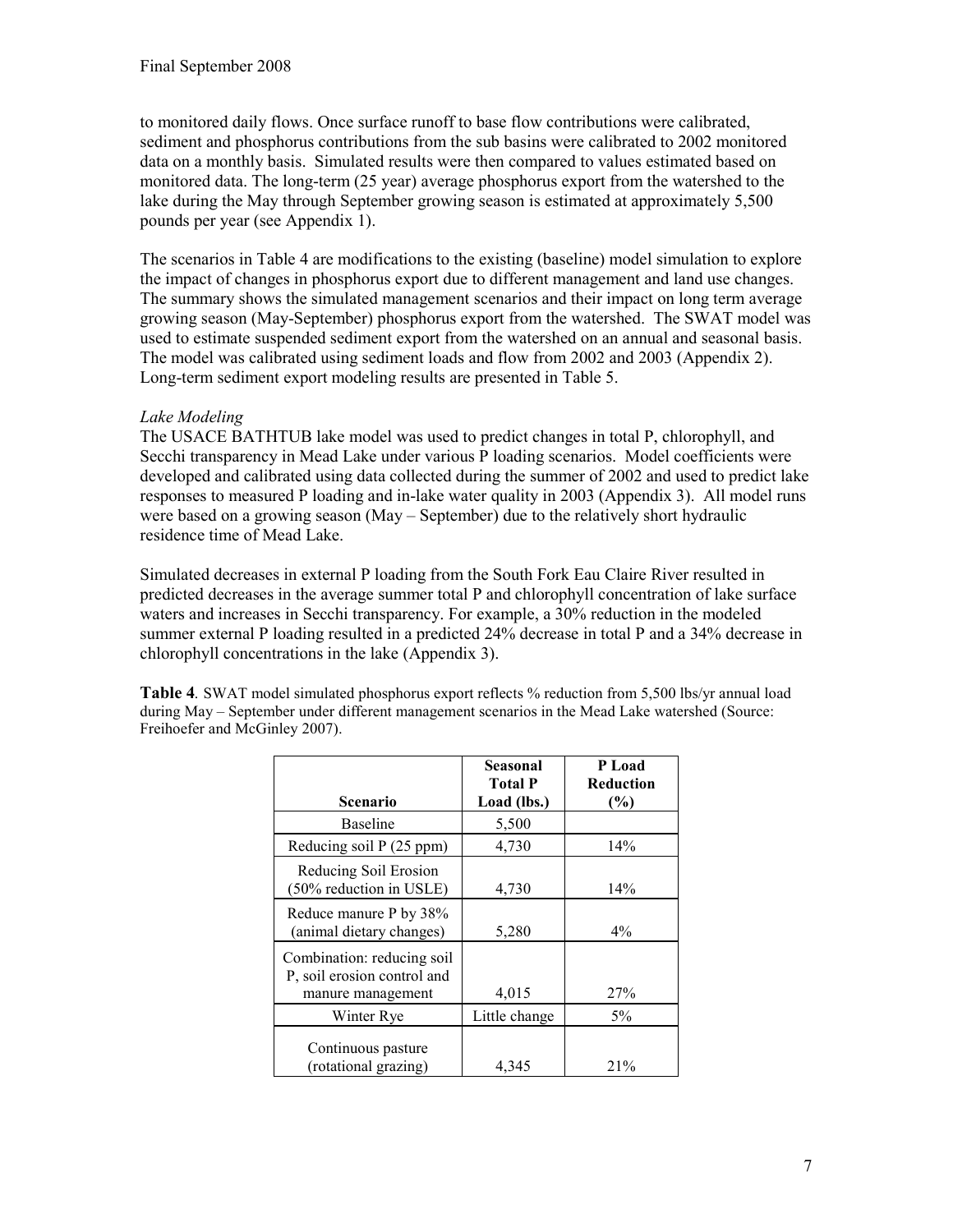| $($ MCOTHEY and FIEHRELET, $2008$ ).                                     |                |               |                |  |  |  |  |
|--------------------------------------------------------------------------|----------------|---------------|----------------|--|--|--|--|
| <b>SWAT simulated suspended sediment export from Mead Lake Watershed</b> |                |               |                |  |  |  |  |
|                                                                          |                |               |                |  |  |  |  |
| Annual (January - December)<br>Growing Season (May - September)          |                |               |                |  |  |  |  |
| Range (tons)                                                             | Average (tons) | Range (tons)  | Average (tons) |  |  |  |  |
|                                                                          |                |               |                |  |  |  |  |
| $236 - 431$                                                              | 151            | $427 - 1,416$ | 535            |  |  |  |  |
|                                                                          |                |               |                |  |  |  |  |

Table 5. Model simulated long term suspended sediment export from the Mead Lake watershed (McGinley and Freihoefer, 2008).

BATHTUB modeling was also used to examine changes in the bloom frequency of algal densities in the lake under conditions of simulated reduction or increase in external P loading during both summers. The model results suggest that frequency of nuisance blooms with chlorophyll a concentrations of 30 mg/m<sup>3</sup> or greater (i.e., visible to the eye and considered an aesthetic problem) would be reduced by about 29% with a 30% reduction in the external P load.

## LINKAGE ANALYSIS

Establishing a link between watershed characteristics and resulting water quality is a crucial step in TMDL development.

Sedimentation often acts as a transport mechanism for other pollutants, such as phosphorus, that will impact the water chemistry. The primary concern of sediment loading to Mead Lake is the capacity to transfer phosphorus from the watershed to the lake bottom. These phosphorus-laden sediments greatly contribute to summer algal blooms, especially under anoxic conditions. The sediment TMDL is derived from load reductions needed to meet in lake phosphorus and chlorophyll goals. As measures are taken to reduce sedimentation, phosphorus transport to the stream will decrease and phosphorus values in Mead Lake will decrease.

As stated above, phosphorus enters the waterbody bound to sediment particles typically during rainfall and runoff events. Phosphorus loading in water bodies can cause eutrophication of lakes, characterized by excessive plant (macrophyte) growth and dense algal growth. Algal blooms result in pH increases due to removal of carbon dioxide from water during photosynthesis (by macrophytes and algae). In lakes with minimal buffering capacity (like Mead Lake), this reduction in carbon dioxide levels during daylight causes a significant increase in pH. A reduction in phosphorus levels would result in a decrease in chlorophyll levels (a measure of productivity) and a reduction in maximum pH levels.

Mead Lake frequently exhibits pH values above the water quality criterion of 9.0 in its surface waters during summer Although the water quality criterion for pH in Mead Lake was not a primary water quality target for the TMDL, the loading reductions for phosphorus and sediment identified in this TMDL will reduce pH exceedances in Mead Lake.

## WATER QUALITY GOALS

The goal of this TMDL is to reduce external loadings of phosphorus and sediment to Mead Lake. As mentioned earlier, since Wisconsin does not have numeric water quality standards for phosphorus and sediment, site specific targets were chosen based on existing data and modeling results. In order to achieve a measurable improvement in lake water quality, a summer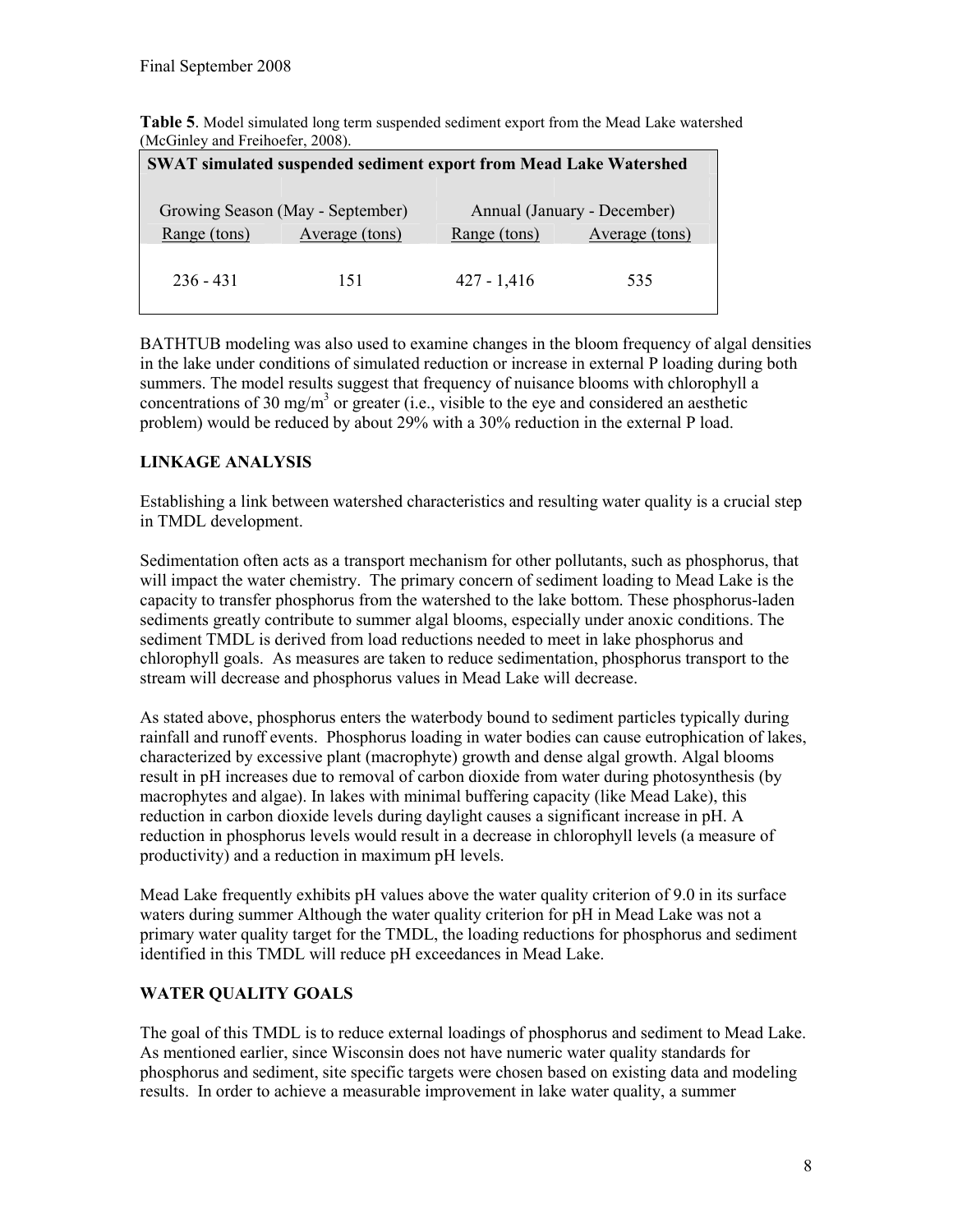epilimnetic mean phosphorus goal of 93 ppb has been established. The goal is based on achievable P load reductions in the watershed based on feasible restoration scenarios using the SWAT model, consensus of a local stakeholder group, and best professional judgment of WDNR staff. This site-specific target represents an approximate 24% decrease in mean growing season P and a 34% decrease in mean chlorophyll levels. The BATHTUB model simulations indicate that this phosphorus goal corresponds to a summer mean epilimnetic chlorophyll concentration of 39  $\mu$ g/L and Secchi depth of 1.1 meters (Appendix 2). The phosphorus goal also corresponds to a 29 percent reduction in the amount of time the lake experiences summer algal bloom conditions in excess of 30 µg/L chlorophyll. By meeting the TMDL goal concentration of 93 ppb in Mead Lake, narrative water criteria stated in NR 102.04 (1); Wis. Admin. Code will be met. This in turn, will decrease algal blooms which impair recreational uses and decrease pH exceedances in Mead Lake.

After the phosphorus goal was identified for this TMDL, the SWAT model was used to determine the corresponding amount of sediment reduction needed to meet the phosphorus goal. A seasonal sediment reduction goal of 30% was set for the TMDL based on this method.

## LOADING CAPACITY

The total loading capacity is the sum of the wasteload allocations for permitted point sources, the load allocations for non-point sources, and a margin of safety, as generally expressed in the following equation:

TMDL Load Capacity =  $WLA + LA + MOS$ 

WLA = Wasteload Allocation LA = Load Allocation MOS = Margin of Safety

The loading capacity provides a reference for calculating the amount of pollutant reduction needed to bring a waterbody into compliance with water quality criteria or designated uses. The total phosphorus loading capacity of Mead Lake is a function of an identified mean summer epilimnetic in-lake phosphorus concentration goal of 93 ppb. Nutrient concentrations above this capacity cause designated use impairments and water quality criteria exceedances as discussed earlier in this report.

In order to achieve the identified phosphorus goal, the mean summer phosphorus load to Mead Lake needs to be reduced by 30% to 3,850 pounds and the annual P load needs to be reduced by 35% to 8,600 pounds. At this total phosphorus loading level, we expect that the occurrence of severe algae blooms and exceedances of the 9.0 pH criteria will be significantly reduced. This TMDL only addresses the external load to Mead Lake as a "first step" to meeting water quality goals. Once the external sources of phosphorus and sediment loads are controlled, the TMDL will be re-evaluated to see if decreasing the internal P load is needed.

The loading capacity for sediment is primarily based on the corresponding load reductions required for phosphorus. In order to achieve the summer in-lake phosphorus goal, SWAT modeling determined that the mean summer sediment load needs to be reduced by 30% to 233 tons and the annual sediment load needs to be reduced to 826 tons.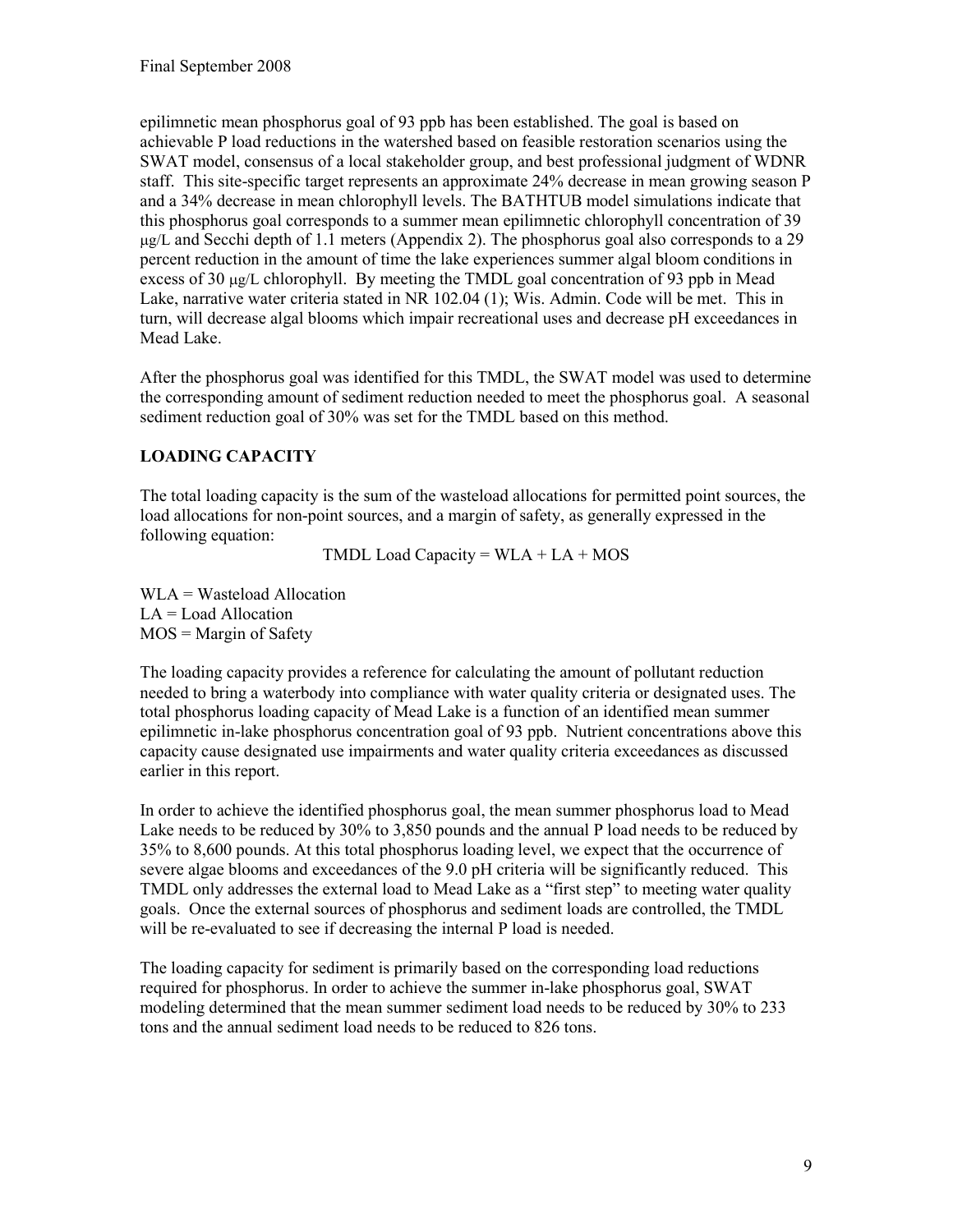## WASTELOAD ALLOCATION

Since there no point sources discharging in the Mead Lake watershed, the wasteload allocation is zero. If a point source discharge were proposed, one of the following would need to occur:

- A re-allocation of the phosphorus and sediment loads would need to be developed and approved by WDNR and EPA.
- Effluent limits of zero phosphorus and zero sediment would be included in the WPDES permit.
- An offset would need to be created through some means, such as pollutant trading.

## LOAD ALLOCATION

A watershed calibrated SWAT model was used to develop load allocations for Mead Lake. The SWAT land use model was developed and calibrated using the 2002-2003 monitoring data. The baseline phosphorus and sediment loads to Mead Lake are based on estimated long long-term (25 year) SWAT simulations. The SWAT model loads developed by Freihoefer and McGinley (2007) were modified to more accurately account for long term flow conditions (Appendix 2). The load reduction and in-lake water quality goals for the Mead Lake TMDL are based on SWAT model simulations and input from local stakeholders.

### Phosphorus

Tables 5 and 6 provide a summary of estimated mean long term May-September and annual phosphorus loads. The SWAT model predicts that implementation of BMPs in the watershed will achieve a higher percentage P load reduction on an annual basis than during May-September. Consequently, we established a 30% P load reduction goal for nonpoint sources during the May-September period and a 35% annual P load reduction goal for nonpoint sources. A basin-wide phosphorus reduction goal of 30% results in a seasonal (May – September) nonpoint source load allocation of 3,850 pounds and a daily load allocation of 25 pounds. Seasonal loads are important to determine for this TMDL since the "growing" season occurs May-September when algal blooms occur. A 35% reduction in the annual P load results in an annual P load allocation of 8,600 pounds and daily load allocation of 24 pounds.

### Sediment

As previously mentioned, the sediment loading capacity is primarily based upon the amount of sediment reduction needed to achieve the phosphorus goal. A sediment loading reduction goal of 30% results in a seasonal load allocation of 233 tons and an annual load allocation of 826 tons (Tables 7 and 8).

### MARGIN OF SAFETY

A margin of safety (MOS) is a required component of the TMDL to account for uncertainty in the relationship between pollutant loads and quality of the receiving waterbody. The MOS accounts for potential uncertainty in data and analysis, or in the actual effect management controls will have on loading reductions and receiving water quality.

The MOS may be either implicitly accounted for by choosing conservative assumptions about loading estimates or water quality response, or is explicitly accounted for during the allocation of loads. The Mead Lake TMDL incorporates an explicit MOS because the actual load reduction goals are more stringent than the loads needed to meet the in-lake water quality goal. Our modeling suggests that a 30% reduction in the P load will actually result in slightly better water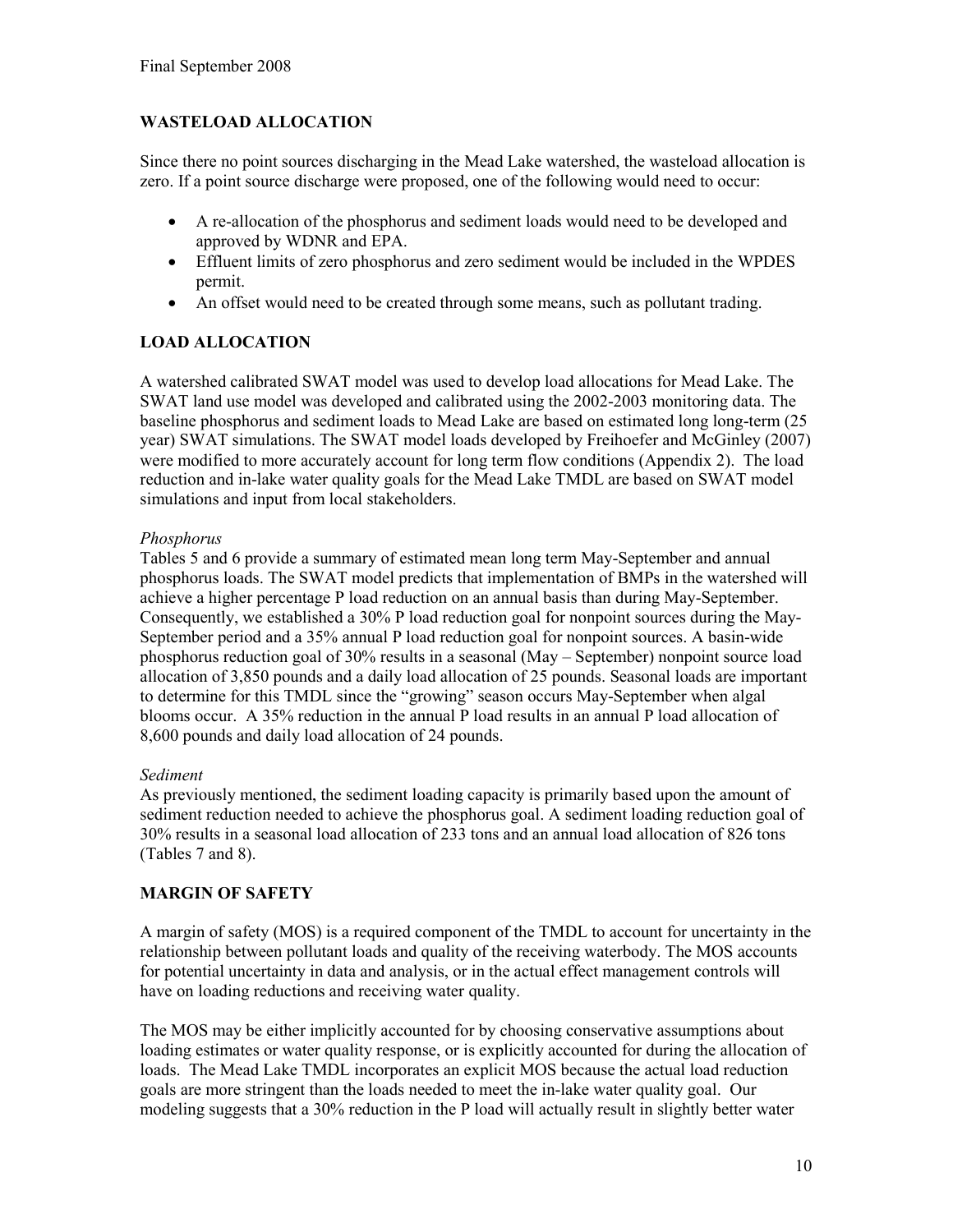quality than the in-lake goal of 93 ppb. The Bathtub model suggests that a seasonal P load allocation of 4,050 pounds would achieve the in-lake goal of 93 ppb, however, the TMDL allocation was set at 3,850 pounds, providing an MOS of 200 pounds P. The annual P load allocation of 8,600 pounds provides an MOS of 480 pounds. Because the sediment load reductions were determined based on load allocations needed for phosphorus reductions in Mead Lake (3,850 pounds P), the MOS for sediment is implicit. Consequently, if the proposed loading reductions are achieved, water quality in Mead Lake will exceed the in-lake target goal.

Another means of providing a margin of safety is through implementation of other ongoing nonpoint source control programs that were not incorporated into in the SWAT land use model simulations. An example is implementation of the Conservation Reserve Program (CRP) in the basin. Conservation gains through this federal program are not accounted for in estimating potential phosphorus loading reductions. In addition, direct barnyard runoff was not incorporated into the land use model, thus implementing barnyard BMPs would provide additional P load reductions.

## SEASONAL VARIATION

As the term implies, TMDLs are often expressed as maximum daily loads. However, TMDLs may be expressed in other terms when appropriate. In this case, the TMDL is expressed in terms of allowable daily, seasonal, and annual phosphorus and sediment loads.

During spring, the combination of short residence times, cold temperatures and high runoff flows cause much of the P laden water to flush through the lake with minimal impact on algae blooms. However, runoff that occurs during October – April does contribute phosphorus laden sediments that release phosphorus to the water column during summer, especially under anoxic conditions. During summer, warm temperatures, increased residence time and anoxia in the hypolimnion increases internal recycling of phosphorus, contributing to blue green algae blooms.

Increased TP loading is dependant on flow conditions rather than seasonality. The spectrum of flow conditions that would be expected during the entire year are used in the SWAT modeling for this TMDL. Growing season (May –September) loading as predicted by the SWAT modeling scenarios were used in conjunction with the BATHTUB model to predict the impact of management practices on growing season in-lake water quality. It is important to note, that the summer seasonal P load has a more direct impact on algal growth than that which occurs during other time periods, but by implementing BMPs to control runoff of phosphorus and sediment in the watershed all time periods will be addressed.

## REASONABLE ASSURANCE

The Clean Water Act requires that states provide a "reasonable assurance" that the TMDL will be implemented. Reasonable assurance will be provided through a variety of voluntary and/or regulatory means in the Mead Lake watershed. The TMDL will be implemented through enforcement of existing regulations, financial incentives and various local, state and federal water pollution control programs. Following are some activities, programs, requirements and institutional arrangements that will provide a reasonable assurance that the Mead Lake TMDL is implemented and the water quality goal will be achieved.

In general, Wisconsin's Section 319 Management Plan (approved by EPA) describes a variety of financial, technical and educational programs in the state. The primary state program described in the 319 Management Plan is the Wisconsin Nonpoint Source Water Pollution Abatement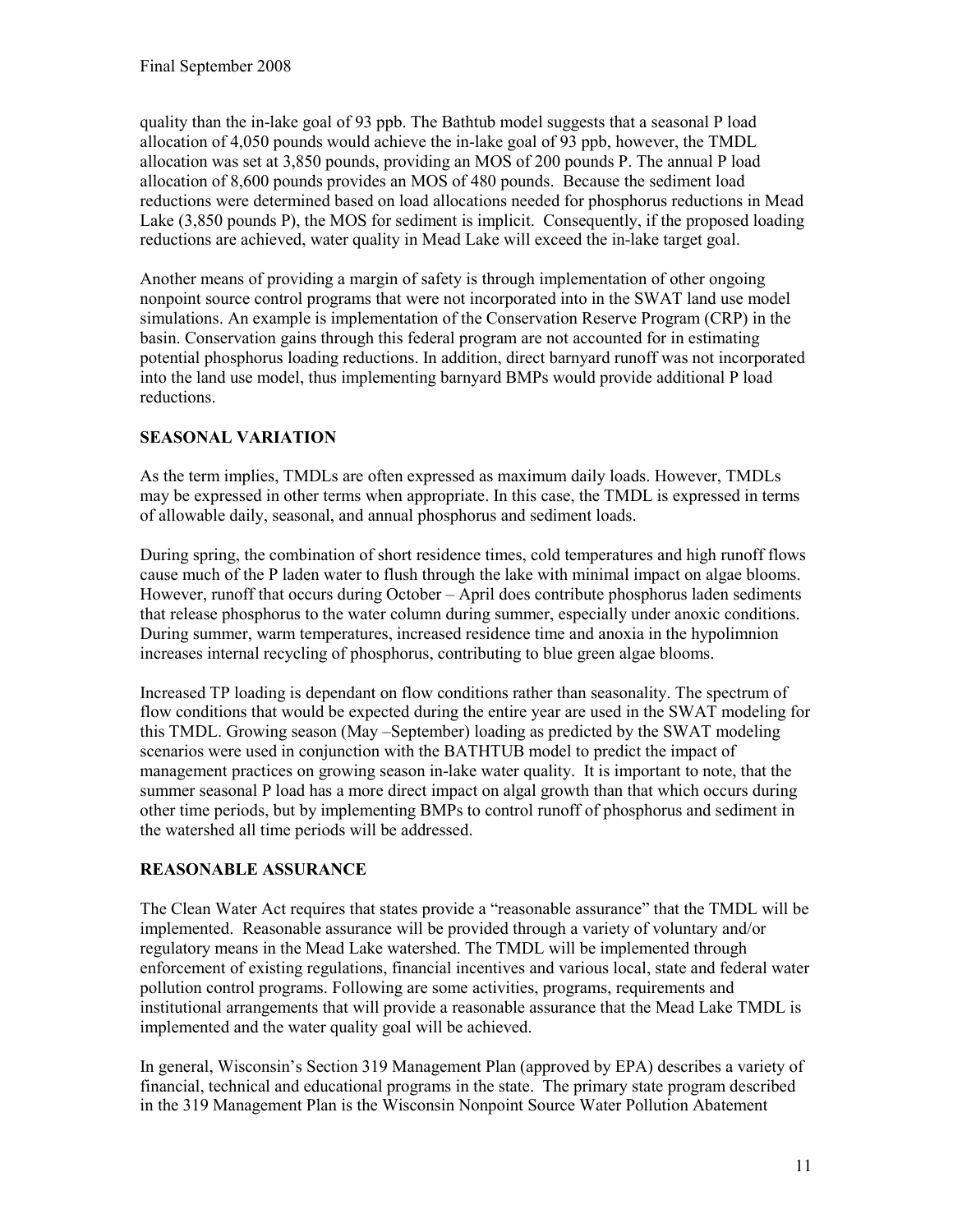Program (s. 281.65 Wis. Stats. and ch. NR 120 Wis. Admin. Code). This TMDL and the implementation plan (when completed) will be incorporated as an amendment to the area wide water quality management plan under ch. NR 121(Wis. Admin. Code).

Wisconsin Administrative Code NR151 identifies performance standards and prohibitions to control polluted nonpoint source runoff. The rule also sets urban performance standards to control construction site erosion and manage runoff from urban development.

The WDNR and Clark County Land Conservation Department (LCD) will implement agricultural and non-agricultural performance standards and manure management prohibitions (Wis. Admin. Code NR 153) to address sediment and nutrient loadings in the Mead Lake watershed. Many landowners voluntarily install Best Management Practices (BMPs) to help improve water quality and comply with the performance standards. Cost sharing may be available for many of these BMPs. In most cases, farmers will not be required to comply with the agricultural performance standards and prohibitions unless they are offered at least 70% cost sharing funds. If cost-share money is offered, those in violation of the standards are obligated to comply with the rule.

The Clark County LCD may apply for Targeted Runoff Management (TRM) grants through WDNR. TRM grants are competitive financial awards to support small-scale, short term projects (24 months) completed locally to reduce runoff pollution. Both urban and agricultural projects can be funded through TRM grants which require a local contribution to the project. The state cost share is capped at \$150,000 per grant. Projects that correct violations of the performance standards and prohibitions and reduce runoff pollution to impaired waters are a high priority for this grant program.

Lake Protection grants are available to assist lake users, lake communities and local governments to undertake projects that protect and restore lakes and their ecosystems. This program is administered under Wisconsin Administrative Code NR 191, and typically provides up to 75% state cost sharing assistance up to \$200,000 per project. These projects may include watershed management projects, lake restoration, shoreland and wetland restoration, or any other projects that will protect or improve lakes.

The Environmental Quality Incentive Program (EQIP) is another option available to farmers. EQIP is a federal cost-share program administered by the Natural Resources Conservation Service (NRCS) that provides farmers with technical and financial assistance. Farmers receive flat rate payments for installing and implementing runoff management practices. Projects include terraces, waterways, diversions, and contour strips to manage agricultural waste, promote stream buffers, and control erosion on agricultural lands.

USDA Farm Service Agency's (FSA) Conservation Reserve Program (CRP) is a voluntary program available to agricultural producers to help them safeguard environmentally sensitive land. Producers enrolled in CRP plant long term, resource conserving covers to improve the quality of water, control soil erosion, and enhance wildlife habitat. In return, FSA provides participants with rental payments and cost share assistance.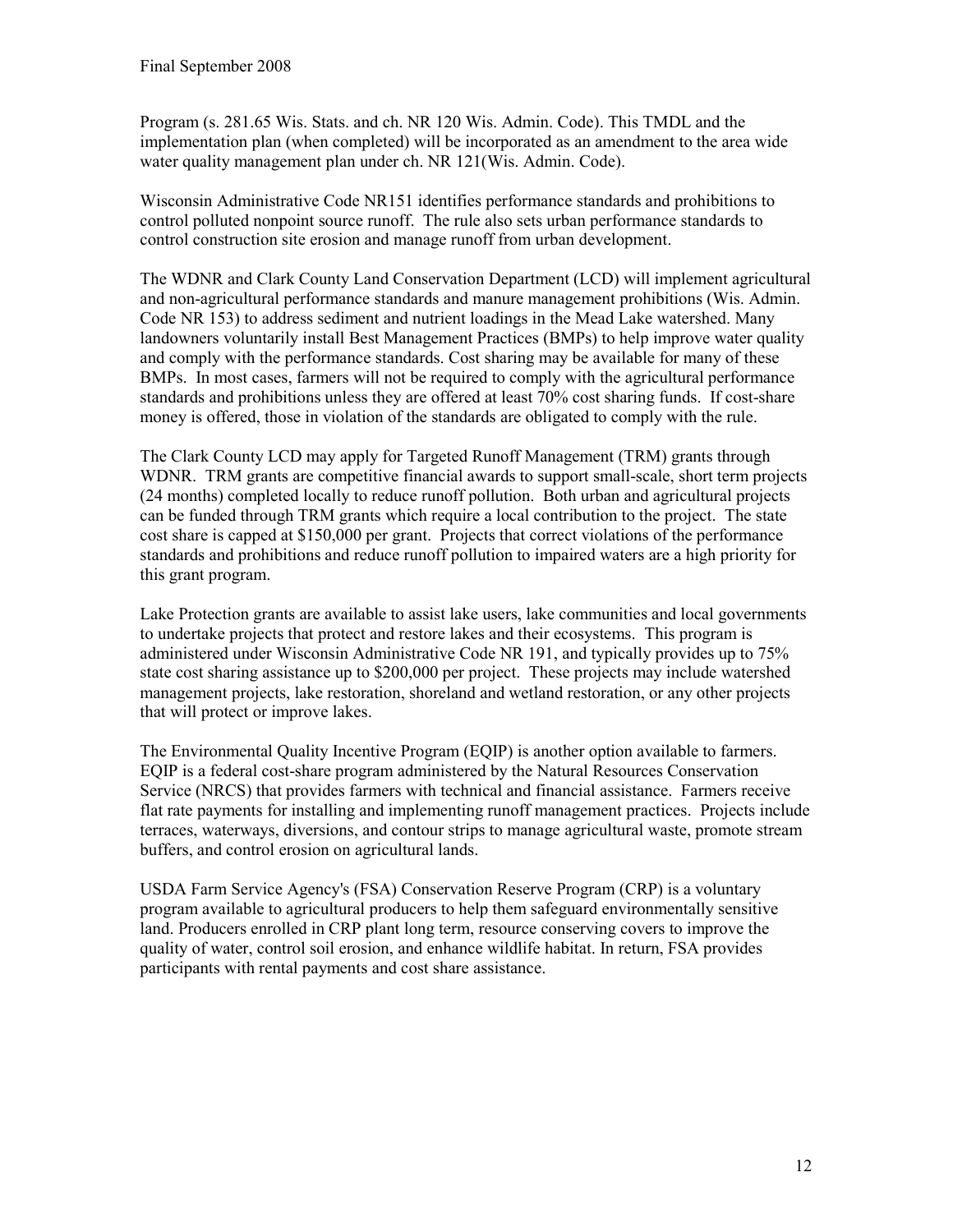|                  |                 |           |                 |                 | Daily                  |
|------------------|-----------------|-----------|-----------------|-----------------|------------------------|
|                  | Baseline        |           | Reduction in    | Phosphorus Load | Phosphorus             |
|                  | Phosphorus Load | Percent   | Phosphorus Load | Allocation      | <b>Load Allocation</b> |
| Category         | (pounds)        | Reduction | (pounds)        | (pounds)        | (pounds/day)           |
|                  |                 |           |                 |                 |                        |
| Nonpoint Sources | 5,500           | 30        | 1,650           | 3,850           | 25                     |
|                  |                 |           |                 |                 |                        |
| Point Sources    | 0               | 0         | $\Omega$        |                 |                        |
| Margin of Safety |                 |           |                 | 200             | 1.5                    |
|                  |                 |           |                 |                 |                        |
| Totals:          | 5,500           | 30        | 1,650           | 4,050           | 26.5                   |

#### Table 5. Seasonal (May – September) P load allocations for the Mead Lake watershed

Table 6. Annual P load allocations for the Mead Lake watershed

|                  |                 |           |                 |                 | Daily                  |
|------------------|-----------------|-----------|-----------------|-----------------|------------------------|
|                  | <b>Baseline</b> |           | Reduction in    | Phosphorus Load | Phosphorus             |
|                  | Phosphorus Load | Percent   | Phosphorus Load | Allocation      | <b>Load Allocation</b> |
| Category         | (pounds/yr)     | Reduction | (pounds/yr)     | (pounds/yr)     | (pounds/day)           |
|                  |                 |           |                 |                 |                        |
| Nonpoint Sources | 13,230          | 35        | 4,630           | 8,120           | 22                     |
|                  |                 |           |                 |                 |                        |
| Point Sources    | 0               | $\Omega$  | $\theta$        | $\Omega$        |                        |
| Margin of Safety |                 |           |                 | 480             |                        |
|                  |                 |           |                 |                 |                        |
| Totals:          | 13,230          | 35        | 4,630           | 8,600           | 24                     |

Table 7. Seasonal (May – September) sediment load allocations for the Mead Lake watershed

| Category         | Baseline Seasonal<br>Sediment Load<br>(tons) | Percent<br>Reduction | Reduction in<br>Sediment Load<br>(tons) | Sediment Load<br>Allocation<br>(tons) | Daily Sediment<br><b>Load Allocation</b><br>(tons/day) |
|------------------|----------------------------------------------|----------------------|-----------------------------------------|---------------------------------------|--------------------------------------------------------|
| Nonpoint Sources | 333                                          | 30                   | 100                                     | 233                                   | 1.5                                                    |
| Point Sources    |                                              |                      |                                         |                                       |                                                        |
| Totals:          | 333                                          | 30                   | 100                                     | 233                                   |                                                        |

Table 8. Annual sediment load allocations for the Mead Lake watershed

| Category         | Baseline Annual<br>Sediment Load<br>(tons/yr) | Percent<br>Reduction | Reduction in<br>Sediment Load<br>(tons/yr) | Sediment Load<br>Allocation<br>(tons/yr) | Daily Sediment<br>Load Allocation<br>(tons/day) |
|------------------|-----------------------------------------------|----------------------|--------------------------------------------|------------------------------------------|-------------------------------------------------|
| Nonpoint Sources | 1,180                                         | 30                   | 354                                        | 826                                      | 2.3                                             |
| Point Sources    |                                               |                      |                                            |                                          |                                                 |
|                  |                                               |                      |                                            |                                          |                                                 |
| Totals:          | 1.180                                         | 30                   | 354                                        | 826                                      | 2.3                                             |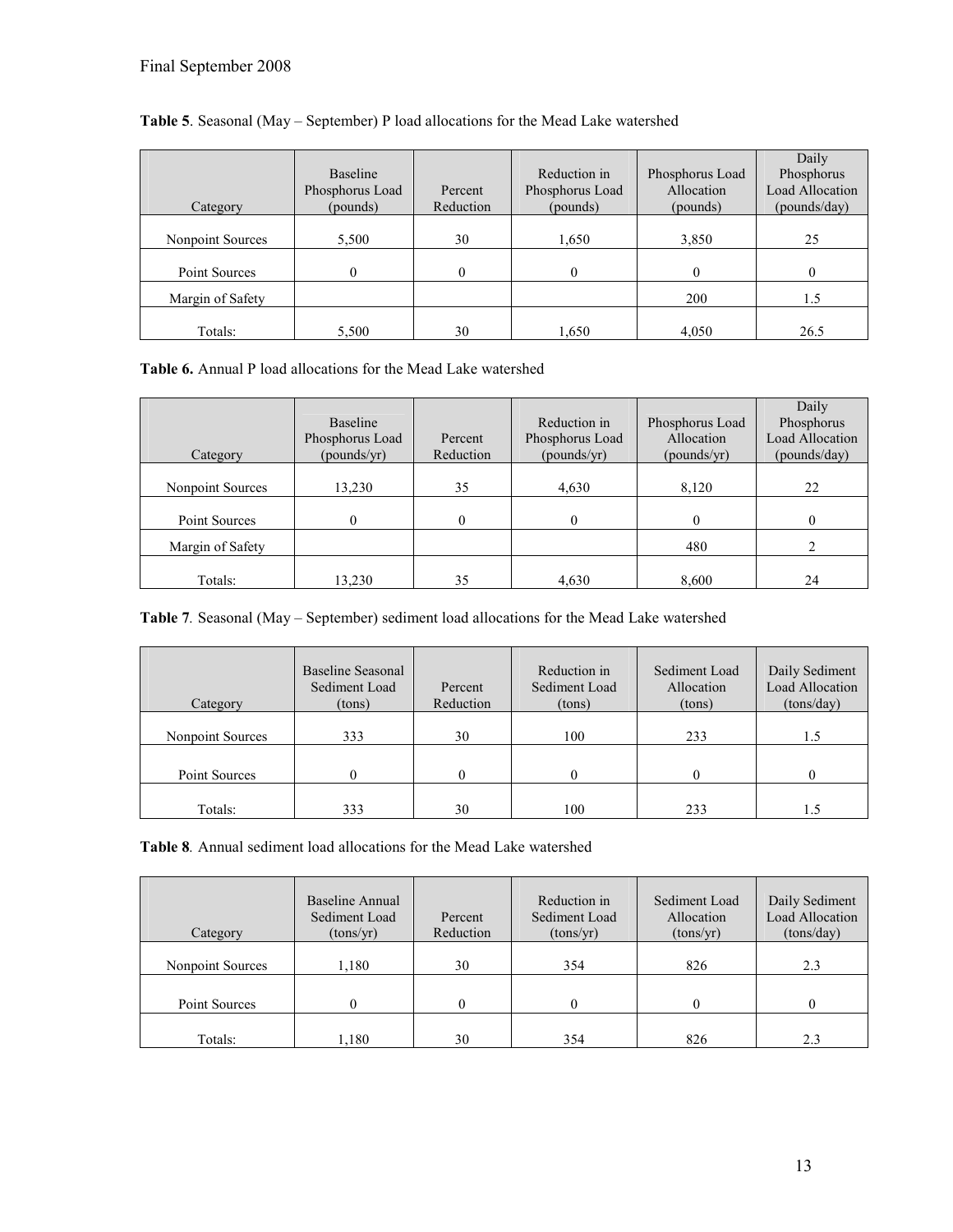## PUBLIC PARTICIPATION

A local advisory group was formed in September 2007 to provide input in developing the Mead Lake TMDL. The advisory group consisted of WDNR staff, Clark County Land Conservation Department staff, town officials, farmers, lake district members and other private individuals. Public informational meetings on the draft TMDL were held on May 24, 2008 and June 14, 2008.

The Mead Lake TMDL was subject to public review from May 22, 2008 to June 30, 2008. On May  $15<sup>th</sup>$ , 2008, a news release was sent to local newspapers, television stations, radio stations, interest groups, and interested individuals in the west central region portion of the state. The news release indicated the public comment period and how to obtain copies of the public notice and draft TMDL. The news release, public notice, and draft TMDL were also placed on the DNR's website: http://dnr.wi.gov/org/water/wm/wqs/303d/Draft\_TMDLs.html

WDNR received three letters of support regarding the Mead Lake TMDL with no specific technical comments. In addition, EPA Region 5 submitted comments during the public comment period. All comments were documented, considered, and addressed, with many incorporated into the final report. Comments and responses can be found in Appendix 4 of this report.

## IMPLEMENTATION

The Mead Lake TMDL identifies water quality goals and wasteload allocations. The next step following approval of the TMDL is to develop an implementation plan that specifically describes how the goals will be achieved. The implementation planning process is expected to be completed following approval of the TMDL.

The implementation planning process will develop strategies to most effectively utilize existing federal, state, and county based programs to achieve nonpoint source load allocations outlined in the TMDL. Generally, funding sources are available to install BMPs, but most of these sources do not include funds to hire local staff.

The implementation plan will address various management issues including:

- Funding priorities for implementing BMPs based on cost effectiveness
- Funding for local land conservation staff to implement the project
- Develop or identify an existing organizations or agencies to implement the project
- Develop targeted performance standards (if needed)
- Determine how to implement agricultural performance standards

Developing an implementation plan will require a collaborative effort that utilizes the funding and expertise of various agencies and private organizations. Participating partners will likely include the Clark County Land Conservation Department, WDNR, Mead Lake District, TMDL Advisory Group and possibly other interested parties. An inter-agency cooperative agreement can be used to define contributing roles and responsibilities of each respective partner. Details of the implementation plan will include project goals, actions, costs, timelines, reporting requirements, and evaluation criteria.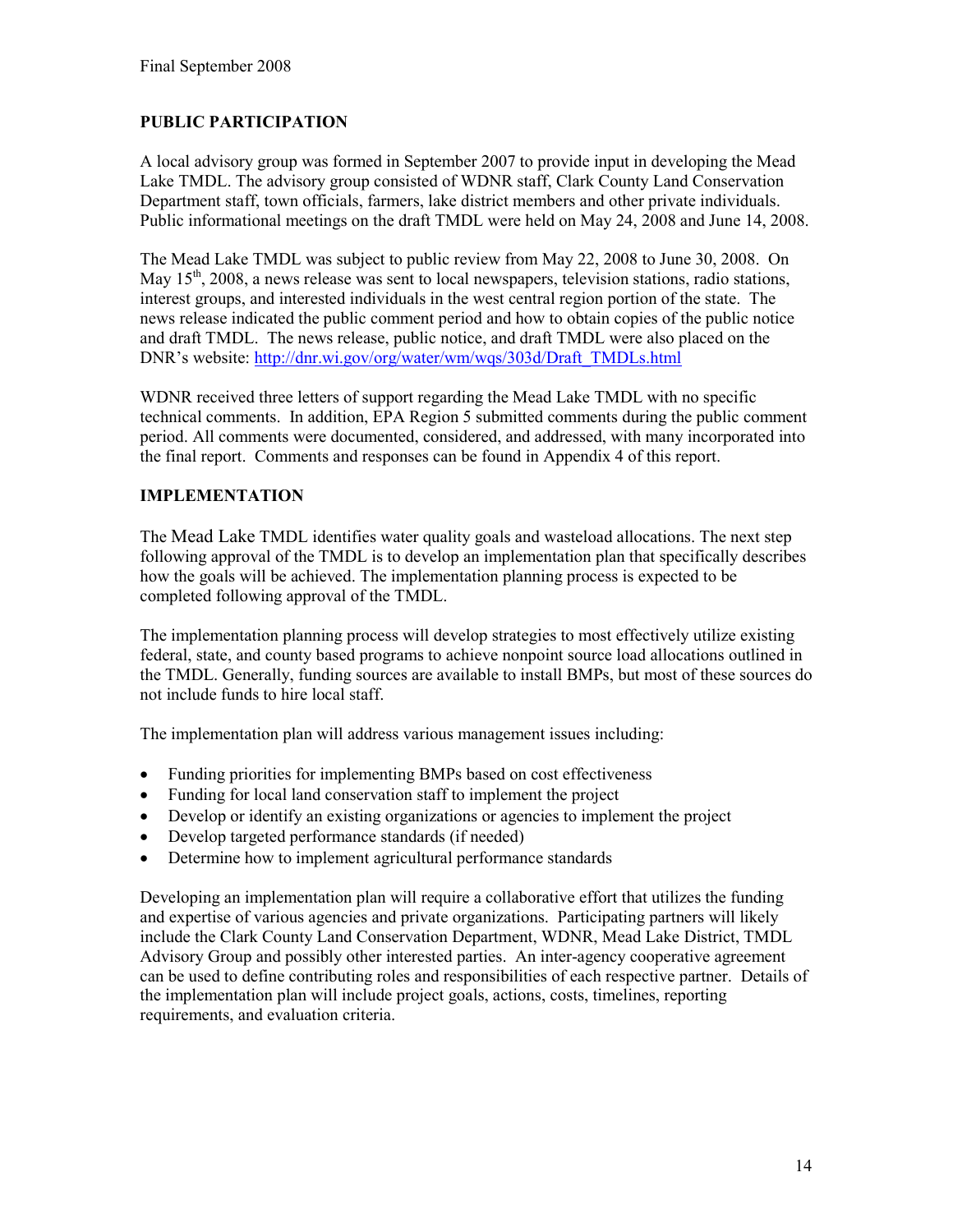## Internal P Load Control

While a 30% reduction in the external P load to Mead Lake will result in a noticeable improvement in water quality, further improvement would occur from measures to reduce the internal P load during summer. Several possible methods that could be employed to reduce the internal P load include;

- Alum treatment: This requires treatment of areas of the lake bottom that typically go anoxic and therefore release P. This could not be done cost effectively until external sediment and P loading is controlled, because new P-laden sediment will cover the alum layer and render it ineffective.
- Aeration: Air bubble lines could be placed in the deep holes, and be used to prevent stratification and anoxic release of bottom sediment P. The costs of operation and maintenance may be prohibitive, as electricity is needed to run the pumps.
- Siphoning: This involves siphoning off water continuously from the bottom of the lake, before it can become anoxic. This would prevent the bottom water from becoming anoxic. However, in dry years, there may not be enough flow through the lake to allow this approach.

After considerable control of external P sources has been achieved and financing to reduce internal loading become available, internal loading control efforts will be pursued if feasible.

## MONITORING

Water quality monitoring will be conducted by the WDNR on Mead Lake and in its watershed beginning 5 years after initiation of the TMDL implementation plan. This monitoring will provide an interim evaluation of project effectiveness and goals. The monitoring approach will generally replicate monitoring conducted in 2002-2003 as outlined in USACE (2005).

Pollutant loads will be measured for two years at a station located on the South Fork Eau Claire River where it enters Mead Lake. Streamflow will be measured continuously and water chemistry samples will be collected bi-weekly for two years. Lake water quality will be monitored at three sites in Mead Lake, following the protocol outlined in USACE (2005). Land use data will be updated, which in conjunction with the monitoring data, will be used to develop an updated watershed SWAT loading model for Mead Lake. The watershed model and an updated lake response model will be used to re-evaluate project goals for Mead Lake.

### Volunteer monitoring

An ongoing monitoring effort sponsored by the Wisconsin Self-Help Citizen Lake Monitoring program provides basic water quality data that is collected by local volunteers. Self-help volunteers have been collecting Secchi depth data five times per summer in Mead Lake since 1996. In order to more effectively measure implementation effectiveness, this effort will be increased to capture summer monthly Secchi depth, total P and chlorophyll data at two sites in Mead Lake on an annual basis.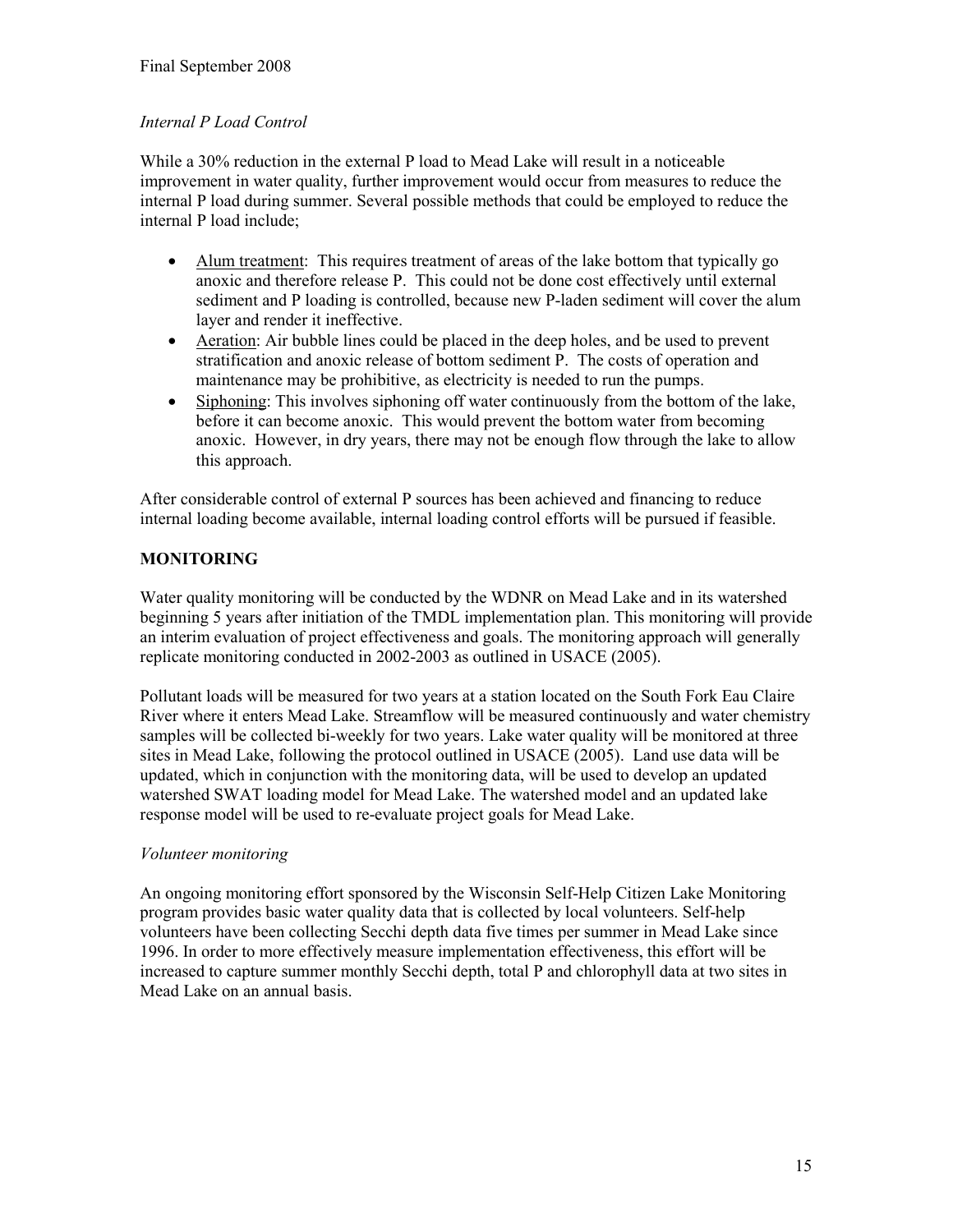### **REFERENCES**

Freihoefer, A. and P. McGinley. 2007. Mead Lake watershed sediment and nutrient export modeling. Center for Watershed Science and Education, University of Wisconsin – Stevens Point.

Lillie, R. A., S. Graham and P. Rasmussen. 1993. Trophic state index equations and regional predictive equations for Wisconsin lakes. Research Management Findings, No.35. Wis. Dept. of Natural Resources. Madison, WI.

McGinley, P and A. Freihoefer. 2008. SWAT model simulations of suspended sediment loading to Mead Lake. Feb. 18, 2008 memo to K. Schreiber and P. Oldenburg (WDNR). UW-Stevens Point, Stevens Point, WI.

Omernik, J.M. and A.L. Gallant. 1988. Ecoregions of the Upper Midwest States. U.S. Environ. Prot. Agency. Report No. EPA/600/3-88/037, Corvallis, OR. 56pp.

U.S. Army Corps of Engineers. 2005. Phosphorus budget and loading reduction analysis of Mead Lake, West-Central Wisconsin. Waterways Experiment Station, Environmental Laboratory, Spring Valley, Wisconsin. 44pp.

Walker, W.W., 1996. Simplified procedures for eutrophication assessment and prediction: User manual. Instruction Report W-96-2. U.S. Army Engineer Waterways Experiment Station, Vicksburg, Mississippi.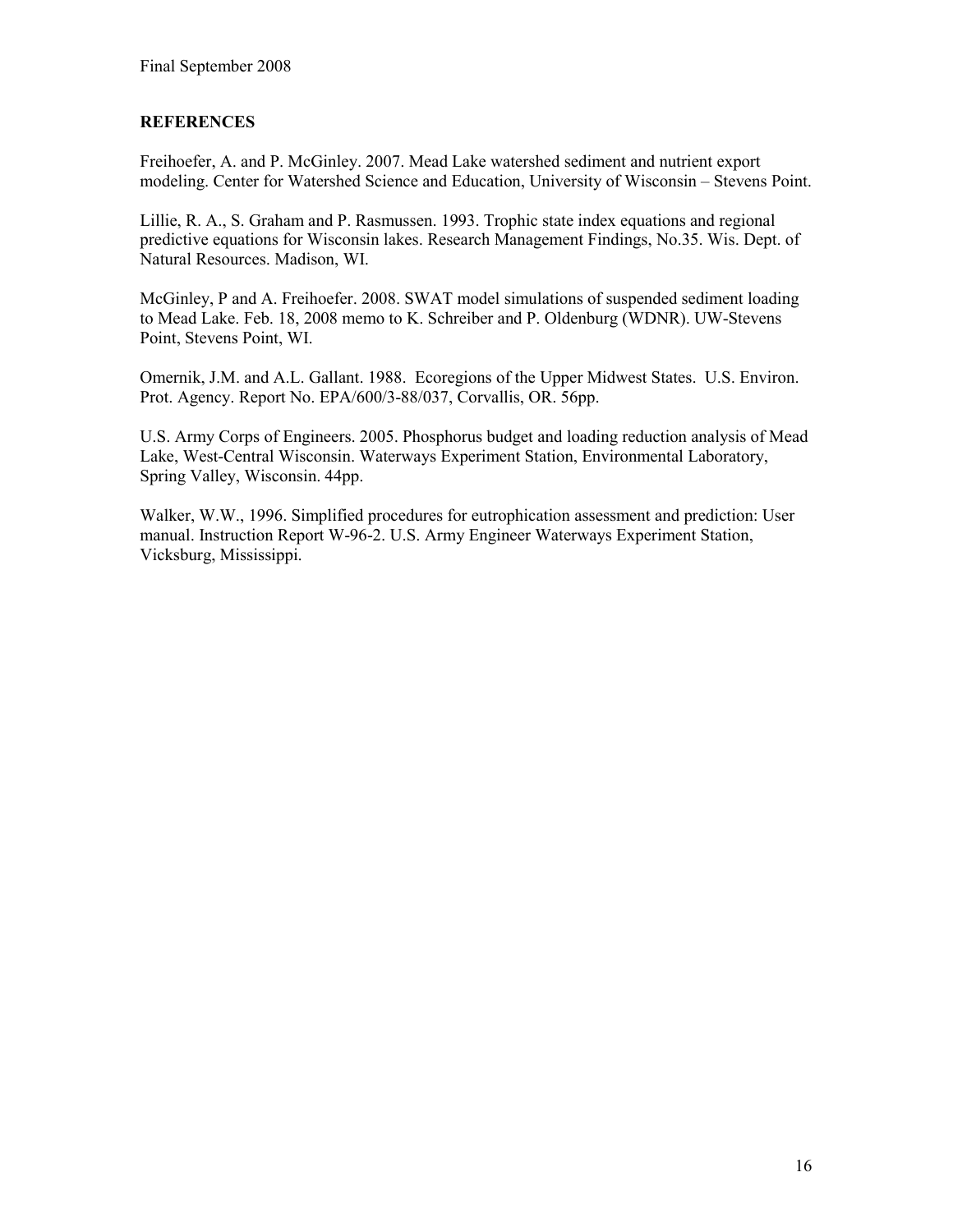#### Appendix 1. Simulating Mead Lake water quality from land management changes (McGinley, P. and A Freihoefer, 2008).

#### MEMORANDUM

To: Ken Schreiber and Pat Oldenburg From: Paul McGinley and Adam Freihoefer

#### Simulating Mead Lake Water Quality from Land Management Changes Revised January 15, 2008

The impact of land management changes on Mead Lake water quality was projected using SWAT simulations linked with BATHTUB simulations. The SWAT model was used to generate monthly flow and phosphorus export to the lake. This was converted to a growing season total flow and flow-weighted concentration for input to BATHTUB. The BATHTUB model was used to estimate growing season water quality. The BATHTUB modeling used an average of the calibration coefficients from the James et al. (2005) study.

#### Comparison to 2002/2003 Conditions

The SWAT/BATHTUB simulations were first used to demonstrate how the results of the combined models match the measurements from 2002-2003. Table 1 compares the SWAT/BATHTUB simulation results with the measured range and average for 2002 and 2003. The SWAT/BATHTUB results are shown both as "average" and "maximum" from simulations based on six different simulation starting dates. This starting date affect is largely due to year-toyear variations in cropping assignments. The SWAT modeling used a staggered assignment of crop rotation starting points to approximate a uniform distribution of crops on different soils, but because the distribution is not exact, it leads to variations for a specific year depending on the starting point in the simulation. The model was calibrated using a single starting year, but the staggered starting dates might provide some measure of how variations in land management influence the variation in lake response. In the discussion that follows, the SWAT/BATHTUB simulation results were evaluated as both annual averages of the multiple year simulations or as the average of annual maximums from the multiple year simulations. Table 1 summarizes the averages of the different starting dates for those two analysis methods for the two monitored years.

The results in Table 1 show general agreement between the measured and simulated lake response. The measured average results fall between the SWAT/BATHTUB modeling for 2002 and exceed the simulated maximum for 2003. In all cases, the range in measured lake concentration is much larger than the simulated averages and maximums. It appears reasonable to use the average and maximum rotation averages to bracket the likely lake response to management changes.

#### Influence of Land Management Changes on Mead Lake

Combined SWAT/BATHTUB modeling was also used to examine the impact of management changes on Mead Lake water quality. To provide year-to-year comparisons, the modeling was similar to that described above, where results from staggered starting dates were modeled using SWAT/BATHTUB and then the results shown as averages or maximums for each year.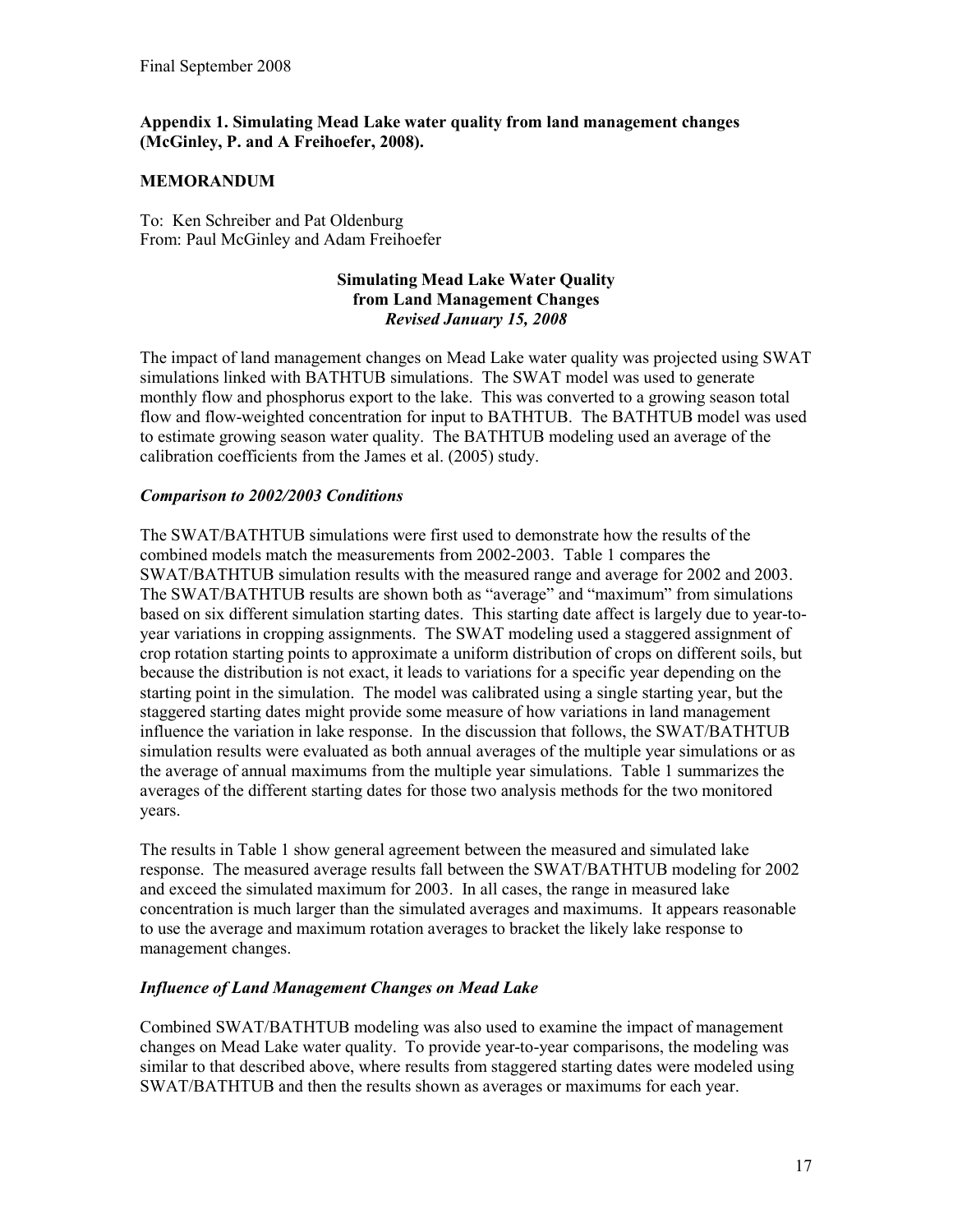|                                                     | 2002                |                                |               | 2003                   |                                |            |
|-----------------------------------------------------|---------------------|--------------------------------|---------------|------------------------|--------------------------------|------------|
|                                                     | <b>TP</b><br>(ug/l) | <b>Chlorophyll</b><br>a (ug/l) | Secchi<br>(m) | <b>TP</b><br>(ug/l)    | <b>Chlorophyll</b><br>a (ug/l) | Secchi (m) |
| Measured Average<br>(Range)                         | 112<br>(44-<br>237) | 51                             | 0.5           | 125<br>$(62 -$<br>189) | 76                             | 0.7        |
| Simulated Average                                   | 101                 | 46                             | 0.7           | 99                     | 44                             | 0.7        |
| Simulated Maximum<br>(Max P/Chla $& Min$<br>Secchi) | 123                 | 61                             | 0.6           | 112                    | 53                             | 0.6        |

Table 1. Comparison Between Measured and SWAT/BATHTUB Simulated using 88-93 Start Dates and Averaged BATHTUB Model

Notes: Simulation staring dates from 1988-1993 to provide six to eleven year warm-up periods prior to evaluation period from 1999 to 2004.

Figures 1 and 2 show the baseline and phosphorus reduction scenarios. The phosphorus concentrations in the lake are lower under the different management scenarios. As would be expected, the concentration in the lake is a little different from year-to-year, primarily reflecting the variations in rainfall timing and quantities.

Table 2 summarizes the average of the different staggered-start-date simulations for both the baseline and phosphorus management conditions. Similar to results that were shown in previous project memoranda, they lead to phosphorus reduction scenarios with changes of approximately 15% for the soil P and soil erosion scenarios, and almost 30% for the combination scenario (soil P, erosion, and dietary P). The total phosphorus export is shown for both annual and the May through September growing season. The annual export is much greater than the growing season and reflects the very high export simulated for February, March and April. In general, those months were simulated without the benefit of field data for calibration, so the annual export totals are more uncertain than those for the growing season. The phosphorus export for the baseline and reduction scenarios is larger than that reported in the November 27, 2007 project memorandum. The simulations presented here are shorter term simulations to reduce the impact of changes in watershed phosphorus storage, and they combine the results of multiple starting years, both of which lead to a larger overall phosphorus export. Comparison of these results with those shown previously demonstrates that the percentage reductions are relatively robust regardless of simulation approach (long-term average with a single starting date or shorter-term average with multiple starting dates).

Table 3 summarizes the results from averaging the maximum for each year in the staggered-startdate simulations. This leads to a higher phosphorus export and lake phosphorus concentration, and a larger percentage reduction in phosphorus in the management scenarios. These values represent a more extreme combination of management practices that would result in higher phosphorus export for all years in the rotation. The increased phosphorus reduction percentage for the different management scenarios than those in Table 2 is consistent with a greater percentage of the phosphorus coming from agricultural land management that is impacted by the land management change simulated.

Consistent with the modeling shown in James et al. (2005), the percentage reduction in the lake total phosphorus response is relatively similar to (as a percentage), although slightly lower than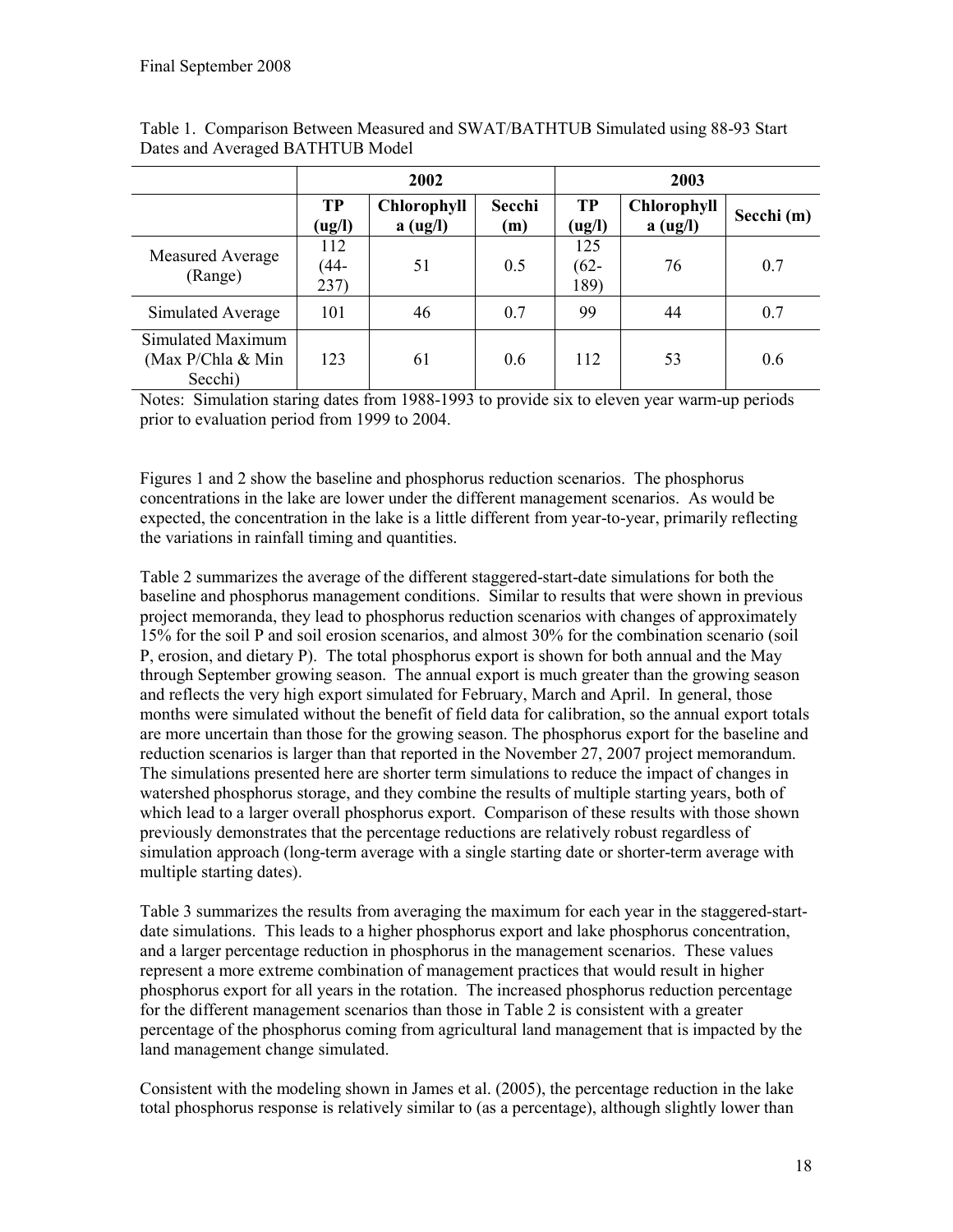

Figure 1. Predicted lake phosphorus concentration for the baseline and reduction scenarios 1, 2 and 8. Phosphorus concentrations are the mean of the six BATHTUB simulations for each year using the different SWAT starting dates.



Figure 2. Predicted lake phosphorus concentrations for the baseline and reduction scenarios 1, 2 and 8. Concentrations are the maximum for each year based on six BATHTUB simulations using different starting dates in the SWAT simulations.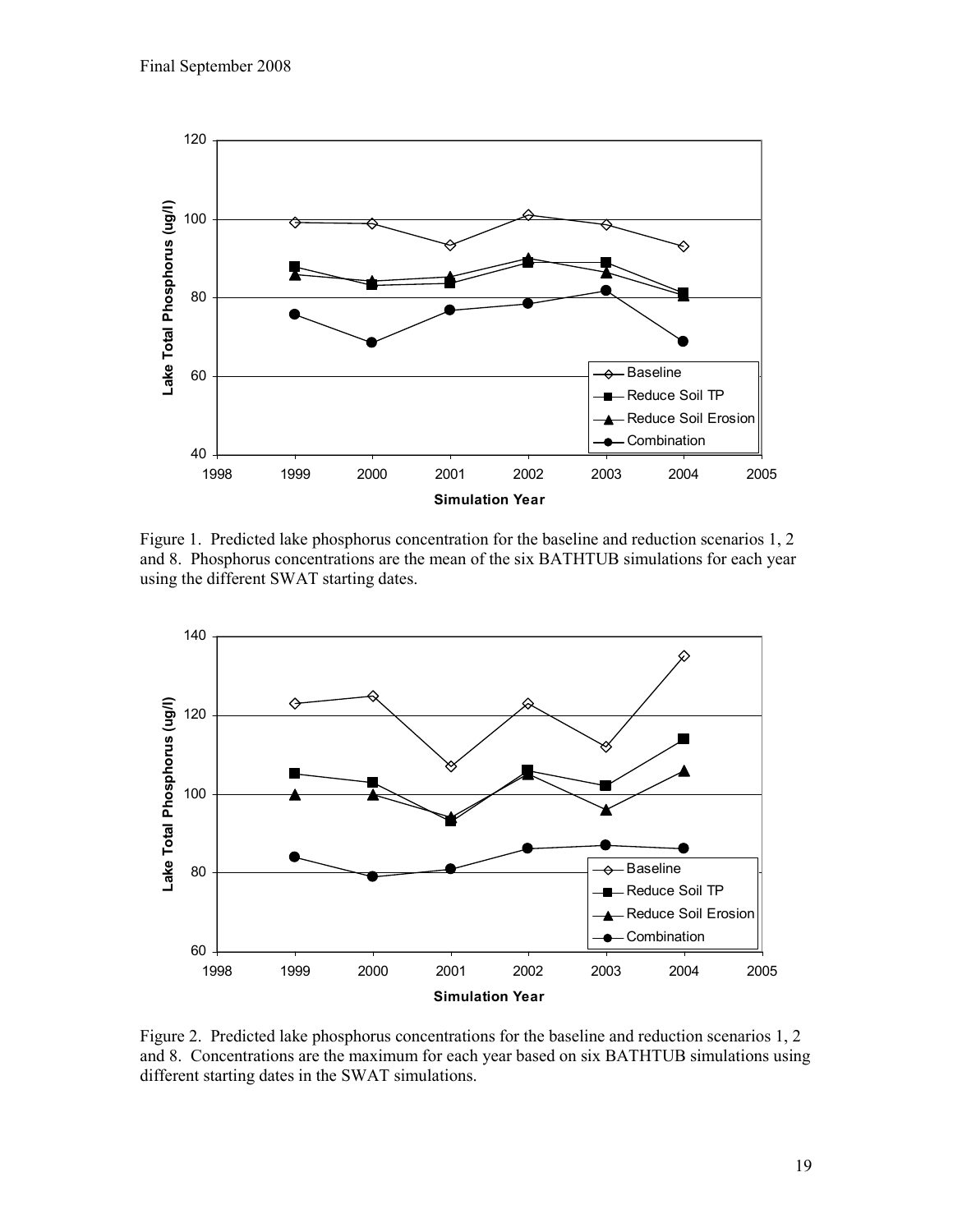Reduce Soil Erosion (Scenario 2)

Combination

|                                        | Annual<br>Phosphorus<br>Export<br>(Pounds) | Growing Season<br>Phosphorus<br>Export<br>Pounds<br>(% Reduction) | Mead Lake<br>Growing Season<br>TP<br>$\frac{u}{g}$<br>(% Reduction) | Growing<br>Season<br>Chlorophyll a<br>$\frac{u}{g}$<br>$(\%$ Reduction) | Growing<br>Season<br>Secchi<br>Depth $(ft)$<br>(%<br>Increase) |
|----------------------------------------|--------------------------------------------|-------------------------------------------------------------------|---------------------------------------------------------------------|-------------------------------------------------------------------------|----------------------------------------------------------------|
| <b>Baseline</b>                        | 15,873                                     | 4,896                                                             | 97                                                                  | 43.1                                                                    | 2.4                                                            |
| Reduce Soil P<br>(Scenario 1)          | 13,386                                     | 4,173 (15%)                                                       | 86 (11%)                                                            | 35.9 (17%)                                                              | $2.6(9\%)$                                                     |
| Reduce Soil<br>Erosion<br>(Scenario 2) | 12,831                                     | 4,156(15%)                                                        | 85 (12%)                                                            | 35.8 (17%)                                                              | 2.6(8%)                                                        |
| Combination<br>(Scenario 8)            | 10,871                                     | 3,518(28%)                                                        | 75 (22%)                                                            | 29.4 (32%)                                                              | 2.9(21%)                                                       |

Table 3. Simulated Phosphorus Export, Stream Concentration and Lake Concentration Using Rotation Annual Average SWAT / BATHTUB Simulation Results

Notes: Values calculated from annual and growing season (May-Sept) monthly export using 1999- 2004 results with six different simulations with starting dates 1988-1993. These represent the average values from thirty six different year-simulations (six different years in the six simulations).

| Comp roundi in cherc of filliam munimum official positive connumeron recogni |                                            |                                                     |                                                         |                                                                    |                                                          |  |  |
|------------------------------------------------------------------------------|--------------------------------------------|-----------------------------------------------------|---------------------------------------------------------|--------------------------------------------------------------------|----------------------------------------------------------|--|--|
|                                                                              | Annual<br>Phosphorus<br>Export<br>(Pounds) | Phosphorus<br><b>Export Pounds</b><br>(% Reduction) | Mead Lake<br>Growing<br>Season TP ug/l<br>(% Reduction) | Growing<br>Season<br>Chlorophyll a<br>$u\alpha/l$<br>(% Reduction) | Growing<br>Season Secchi<br>Depth $(ft)$<br>(% Increase) |  |  |
| <b>Baseline</b>                                                              | 20,536                                     | 6,717                                               | 121                                                     | 59.3                                                               | 2.0                                                      |  |  |
| Reduce Soil P<br>(Scenario 1)                                                | 16,808                                     | 5,509 (18%)                                         | 104(14%)                                                | 47.5 (20%)                                                         | 2.2(9%)                                                  |  |  |

Table 4. Simulated Phosphorus Export, Stream Concentration and Lake Concentration Using Rotation Average of Annual Maximum SWAT / BATHTUB Simulation Results

Notes: Values calculated from growing season (May-Sept) using 1999-2004 results with six different simulations with starting dates 1988-1993. These represent the average of the annual maximum values for each year (average of the six annual maximums).

(Scenario 8)  $\begin{bmatrix} 12,639 \\ 12,639 \end{bmatrix}$  4,235 (37%) 84 (31%) 34.8 (41%) 2.6 (33%)

15,622 5,265 (22%) 100 (17%) 45.0 (24%) 2.3 (17%)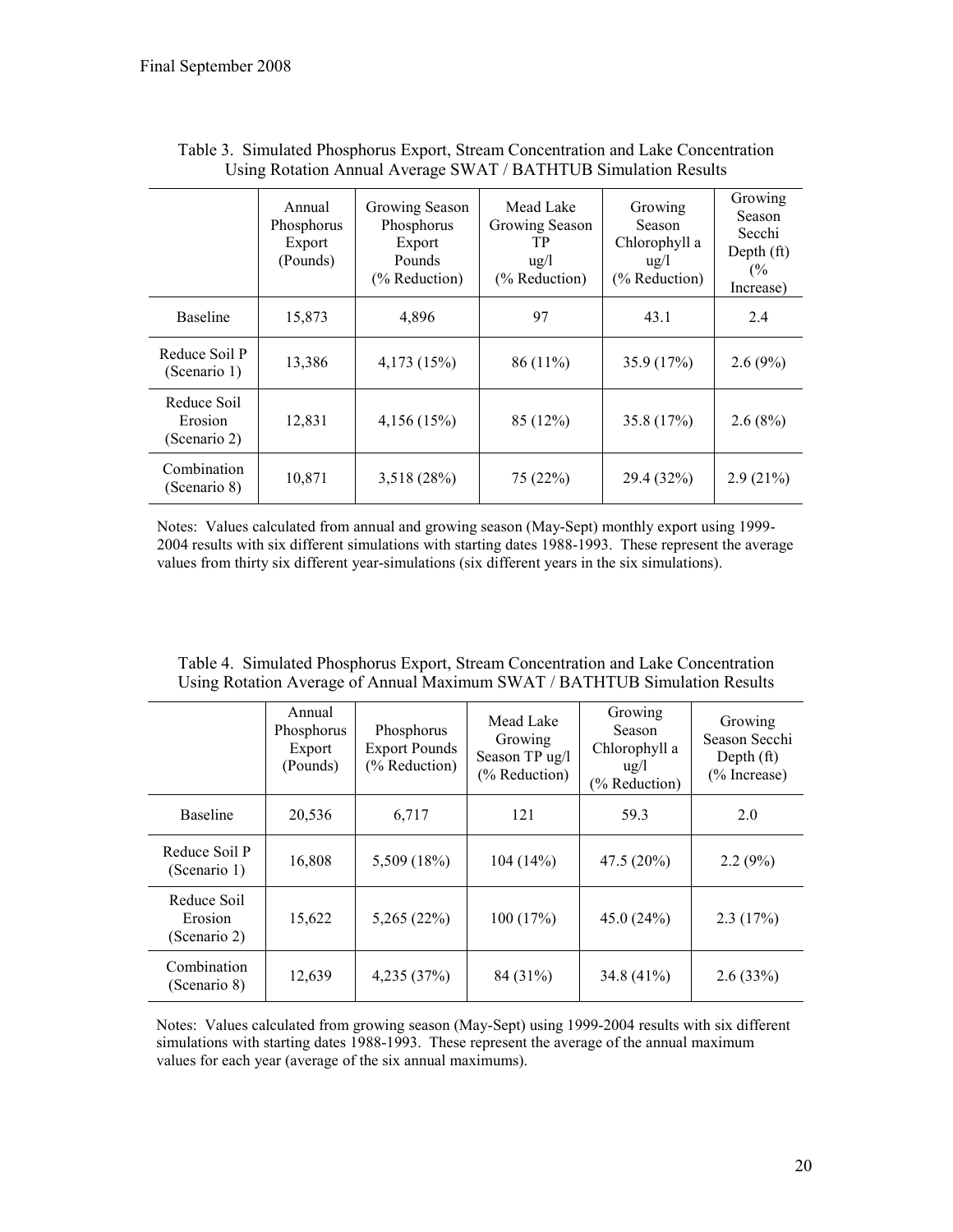the watershed phosphorus reduction. For example, a fifteen percent reduction in growing season watershed export in Table 2 leads to an eleven to twelve percent reduction in growing season lake phosphorus concentration.

The relationship between reductions in phosphorous export from the watershed and improvement in water quality in Mead Lake was also examined for the different SWAT/BATHTUB simulations. While the lake response to loading reductions will be influenced by the flow and concentration that year, the results of different annual SWAT/BATHTUB simulations in Figures 3 and 4 show that for the Mead Lake watershed, they generally adhere to a similar relationship. This relatively linear response simplifies evaluating other reduction scenarios or permits an evaluation using a baseline lake concentration that differs from those used in Tables 2 and 3 above.

### Summary and Recommendations

- 1. Results from the linked SWAT/BATHTUB simulations were similar to the measured Mead Lake water quality. To minimize the influence of staggered agricultural management in rotations, results are shown as both average and maximum for each year in the simulation using multiple starting years. The average measured values appear to generally fall between these values.
- 2. Expressing the impact of management changes on phosphorus reduction as a percentage reduction from the average baseline is relatively robust regardless of simulation approach (long-term, short-term, multiple start dates). Therefore, when possible, express the phosphorus reductions as a percentage from the baseline. The percentage reductions are greater when examining the maximum years in a combination of different starting years, reflecting the higher percentage of phosphorus export attributable to agricultural activities in those simulations.
- 3. The range of phosphorus export that is simulated in the model for rotation average and rotation maximum suggests a growing season phosphorus export of 4,896 to 6,717 pounds for the Mead Lake watershed. This range accommodates uncertainty in the different cropping practices from year to year in the watershed. The anticipated reduction in phosphorus export from year-to-year will also vary depending on the combination of management practices, but the average scenario condition estimates in Table 3 would be the recommended percentage growing season reductions associated with the implementation of the management strategies to reduce phosphorus export.
- 4. The impact of phosphorus reductions on lake response using SWAT/BATHTUB can be done as either a percentage or as a projected value (eg., TP concentration). Projected values for the lake total phosphorus concentration in the baseline simulation range from  $\sim$ 100 to 120 ug/l depending whether it is based on the rotation average or maximum, respectively. The response of the lake phosphorus or chlorophyll a is relatively linear with respect to changes in watershed phosphorus export over the likely reduction range and it may be useful to use a graphical approach (Figures 3 and 4) based on any baseline assumptions to show the impact of percentage reductions on water quality.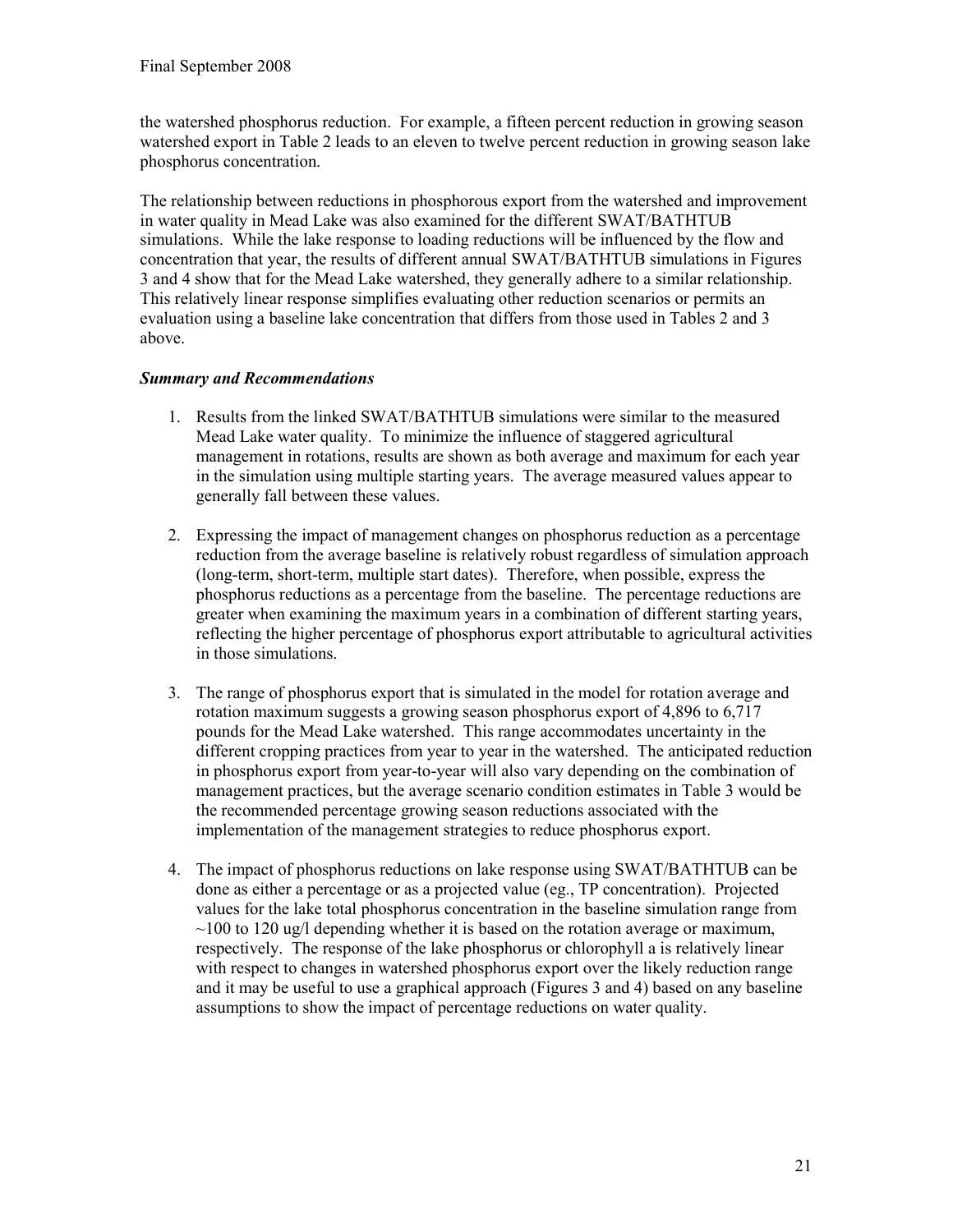

Figure 3. Relationship between reductions in watershed phosphorus export and predicted lake total phosphorus concentration using the results from the six years of the six different starting date SWAT/BATHTUB simulations and three reduction scenarios.



Figure 4. Relationship between reductions in watershed phosphorus export and predicted lake chlorophyll a concentration using the results from the six years of the six different starting date SWAT/BATHTUB simulations and three reduction scenarios.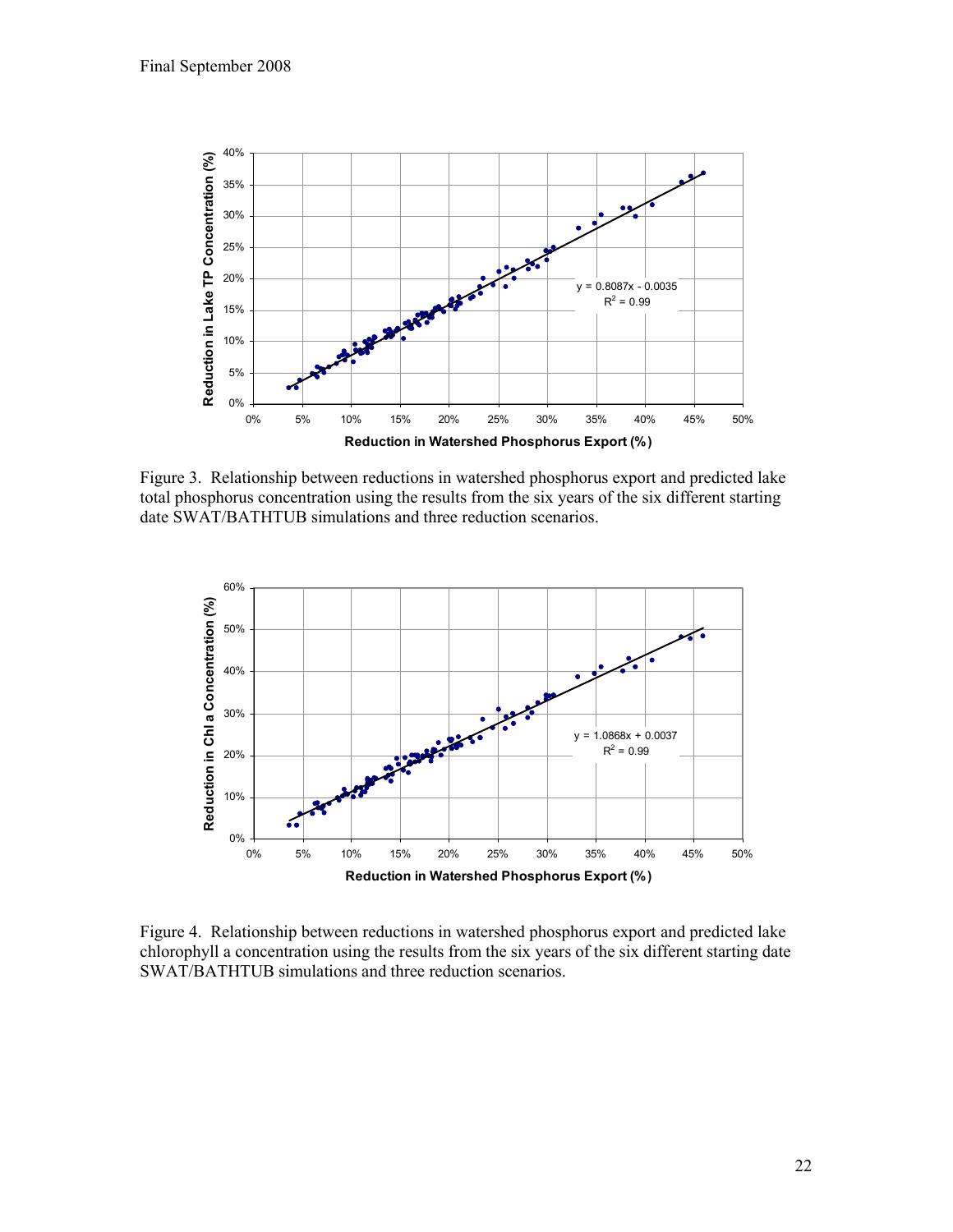## Appendix 2. BATHTUB Modeling of Mead Lake, Clark County, Wisconsin

The following analysis was developed by P. Oldenburg (WDNR) and drawn from two main sources, SWAT modeling work done by Paul McGinley and Adam Freihoefer (2007) and the monitoring work of Bill James (USACE 2005).

The UWSP modeling results presented a range of possible loading rates as the "baseline scenario". This approach was the result of the impact of starting dates on model output results. This starting date affect was largely due to year-to-year variations in cropping assignments. The SWAT modeling used a staggered assignment of crop rotation starting points to approximate a uniform distribution of crops on different soils, but because the distribution was not exact, it lead to variations for a specific year depending on the starting point in the simulation. The results of this exercise predicted mean summer (May – September) external phosphorus loading to Mead Lake of 4,896 lbs. and an annual load of 15,873 lbs. However, by using the same calibrated model and different start date, the model predicted average external summer phosphorus loading to Mead Lake of as high as 6,717 lbs. and an annual load of 20,536 lbs. (See January 15, 2008 memo from Paul McGinley and Adam Freihoefer).

The USACE monitoring results were from 2002 and 2003. The seasonal phosphorus loading estimates were  $3,704 \text{ kg} (8,165 \text{ lbs.})$  for summer 2002 and  $2,062 \text{ kg} (4,546 \text{ lbs.})$  for summer 2003. Since the tributary loading was only monitored for two years, data from a nearby gage was used to estimate longer term loading. The Neillsville gage on the Black River (USGS #05381000) has been operated from 1905-09, 1913-2000 and 2001 to present. Using 1974 to 2005 as a long term estimate of flow, 2002 was in the  $90<sup>th</sup>$  percentile of annual flow and  $93<sup>rd</sup>$  percentile for the summer flow. By contrast 2003 was in the  $31<sup>st</sup>$  percentile of annual flow and  $40<sup>th</sup>$  percentile for summer flow. The long term loading to Mead Lake can be estimated by using the ratio of 1974 to 2005 median to the 2002 and 2003 flows flow at the Black River gage. This results in a long term estimate of loading to Mead Lake of 2,625 kg/summer (5,787 lbs.) and 6,021 kg/yr (13,274 lbs.).

Based on these two approaches,  $2,500 \text{ kg/summer} (5,510 \text{ lbs})$  and  $6,000 \text{ kg/yr} (13,230 \text{ lbs})$  should be used as baseline P loads for the TMDL. The 2,500 kg/summer load was used because it matched up well with a long term estimate arrived at by using the loading data and subsequent discussions with Paul McGinley about the SWAT model results in which he was concerned that the 2,221 kg figure may be an underestimate of loading. The annual load of  $6,000 \text{ kg/yr}$  was based on the loading data and review of SWAT modeling data which show a tendency to overpredict winter base flows and runoff.

Since a percentage reduction goal has already been identified by the stakeholder group at 30% for the growing season, a May – September load goal of 1,750 kg/yr (3,860 lbs/yr.) is recommended. Since SWAT modeling predicts that use of many agricultural best management practices will achieve a higher percentage reduction in annual loading than the May - September load, I recommend that the annual load goal be set at 35% of 6,000 kg/yr (13,227 lbs/yr), or 3,900 kg/yr (8,600 lbs/yr).

In order to estimate the effect of this load reduction on Mead Lake water quality, I ran a BATHTUB May – September baseline scenario with a external load of 2,625 kg (5,790 lbs), a  $30\%$  external load reduction (i.e. external load = 1,837 kg) and a 30% external load reduction with a 70% internal load control. The results are shown in Table 1.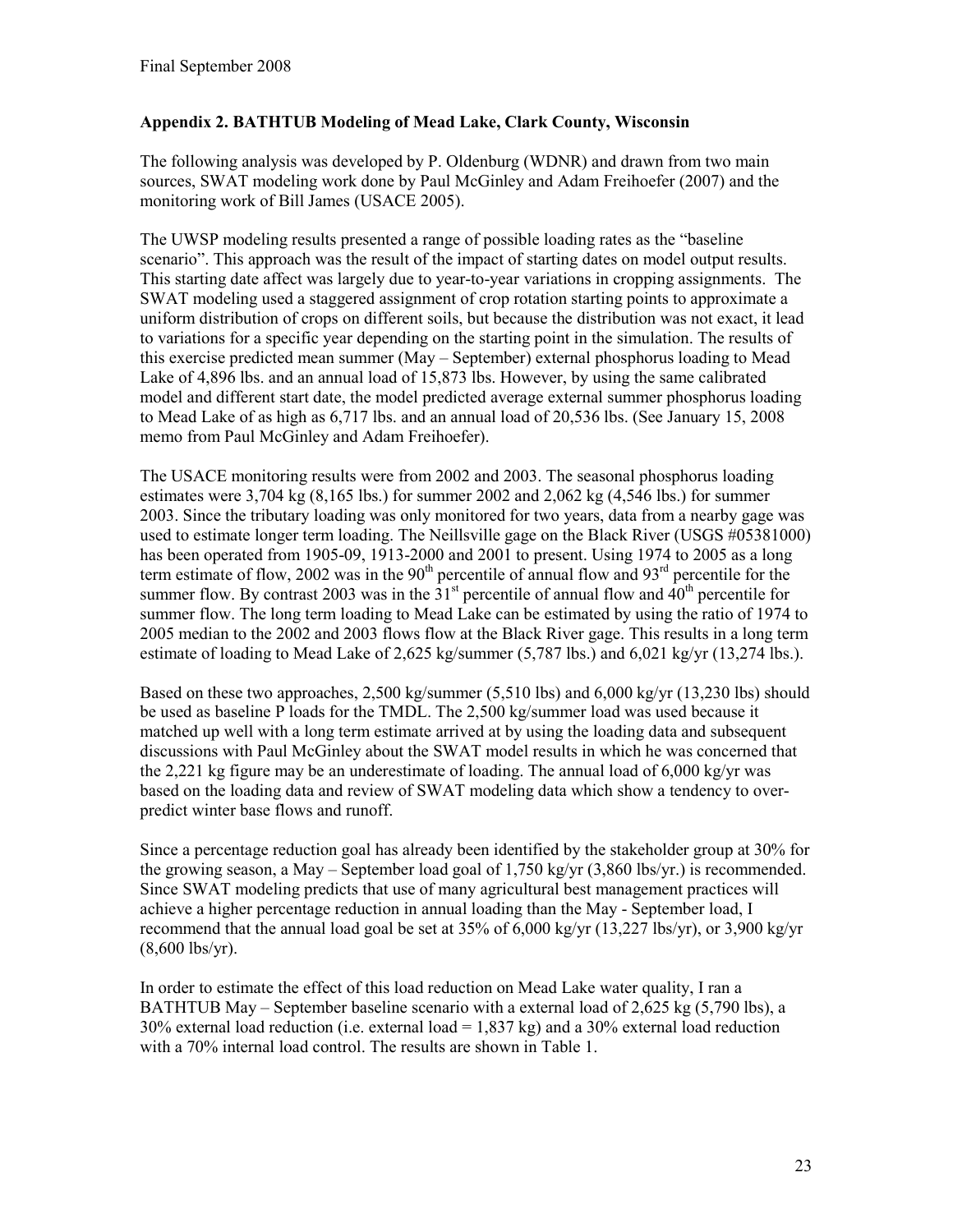|                                                | <b>Baseline</b><br>(5,790) | 30% Reduction<br>$(4,050$ lbs | 30% Reduction<br>w/internal load |
|------------------------------------------------|----------------------------|-------------------------------|----------------------------------|
| Parameter                                      | lbs/summer)                | /summer)                      | control                          |
| Total Phosphorus $(\mu g/L)$                   | 122                        |                               | 76                               |
| Chlorophyll-a $(\mu g/L)$                      | 59                         | 39                            | 30                               |
| 30 $\mu$ g/L Chlorophyll-a bloom frequency (%) | 78                         | 55                            | 37                               |
| Secchi Depth (m)                               | 0.7                        |                               | $\overline{4}$                   |

#### Table 1. Mead Lake BATHTUB model loading reduction scenarios.

An in-lake goal of 93 µg/L growing season mean total phosphorus is recommended for the TMDL. The BATHUB model indicates that this goal could be met with an external loading rate higher than the recommended TMDL goal, therefore choosing this in-lake goal in conjunction with the TMDL load goal will provide a margin of safety in the TMDL.

Note that this BATHTUB model is different that that used in the James study, but analysis of the response curves show that the models behave nearly identically over the range of expected reductions for the TMDL, indicating a fair amount of model robustness. The modeling conditions for both model calibration based on the 2002 and 2003 monitoring data and modeling for the long term analysis are listed in Table 2.

#### Table 2. Estimation of Long Term P Loading to Mead Lake.

Long term annual and season loadings were developed for the South Fork Eau Claire River at CTH MM using a ratio method based on flow data from the from Black River at Neillsville. First the long term average of the annual and seasonal flows was determined at the Black River site:

Summary of Data from Black River at Neillsville: POR: 1974-1998, 2001-2005. n=30 30 yr annual mean  $= 648.4$  cfs 2002 mean annual flow  $= 990.6$  cfs 2003 mean annual flow  $= 483.7 \text{ cfs}$ 

 $30$  yr May – Sept mean flow =  $554.0$  cfs 2002 mean May – Sept flow =  $1162.5$  cfs 2003 mean May – Sept flow =  $394.9$  cfs

Then the ratio between the Black River flows of an individual year vs. the long term average was determined as:

Ratio = 30 Year Mean Individual Year Mean

2002 Annual Ratio =  $0.655$ 2003 Annual Ratio = 1.341  $2002$  May-Sept Ratio =  $0.477$ 2003 May-Sept Ratio = 1.403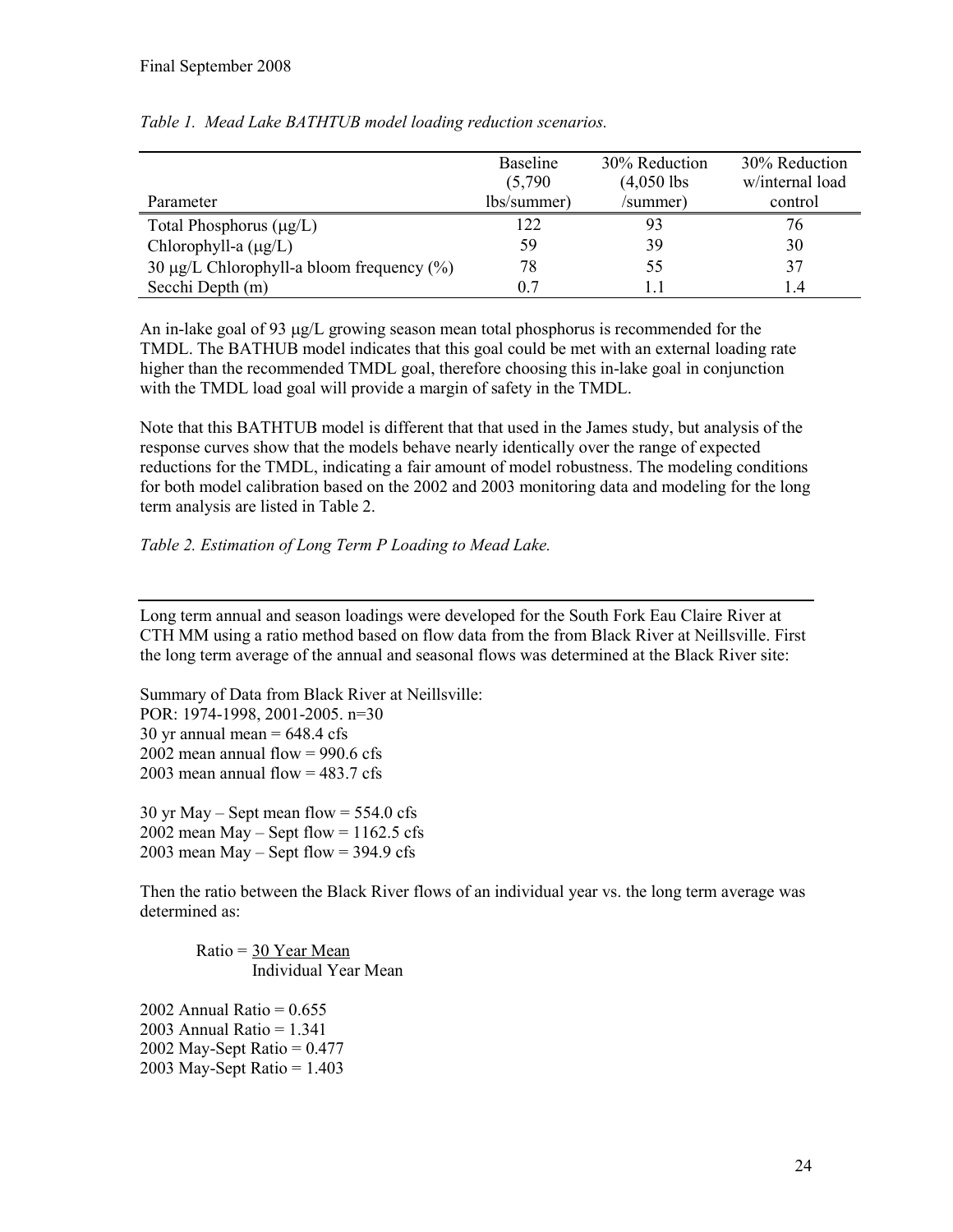Summary of Data from South Fork Eau Claire River at CTH MM:

2002 mean annual flow  $= 62.2$  cfs 2003 mean annual flow  $= 45.9$  cfs 2002 mean May – Sept flow =  $73.8 \text{ cfs}$ 2003 mean May – Sept flow =  $43.8 \text{ cfs}$ 2002 estimated annual TP Load =  $6682$  kg  $(14,731$  lbs) 2003 estimated annual TP Load =  $4931 \text{ kg}$  (10,871 lbs) 2002 estimated May – Sept TP Load =  $3397$  kg (7,489 lbs) 2003 estimated May – Sept TP Load = 1872 kg  $(4,127 \text{ lbs})$ 

To estimate the long term flow/load the ratio developed from the Black River data was applied to the South Fork Eau Claire River to estimate the long term flow and load.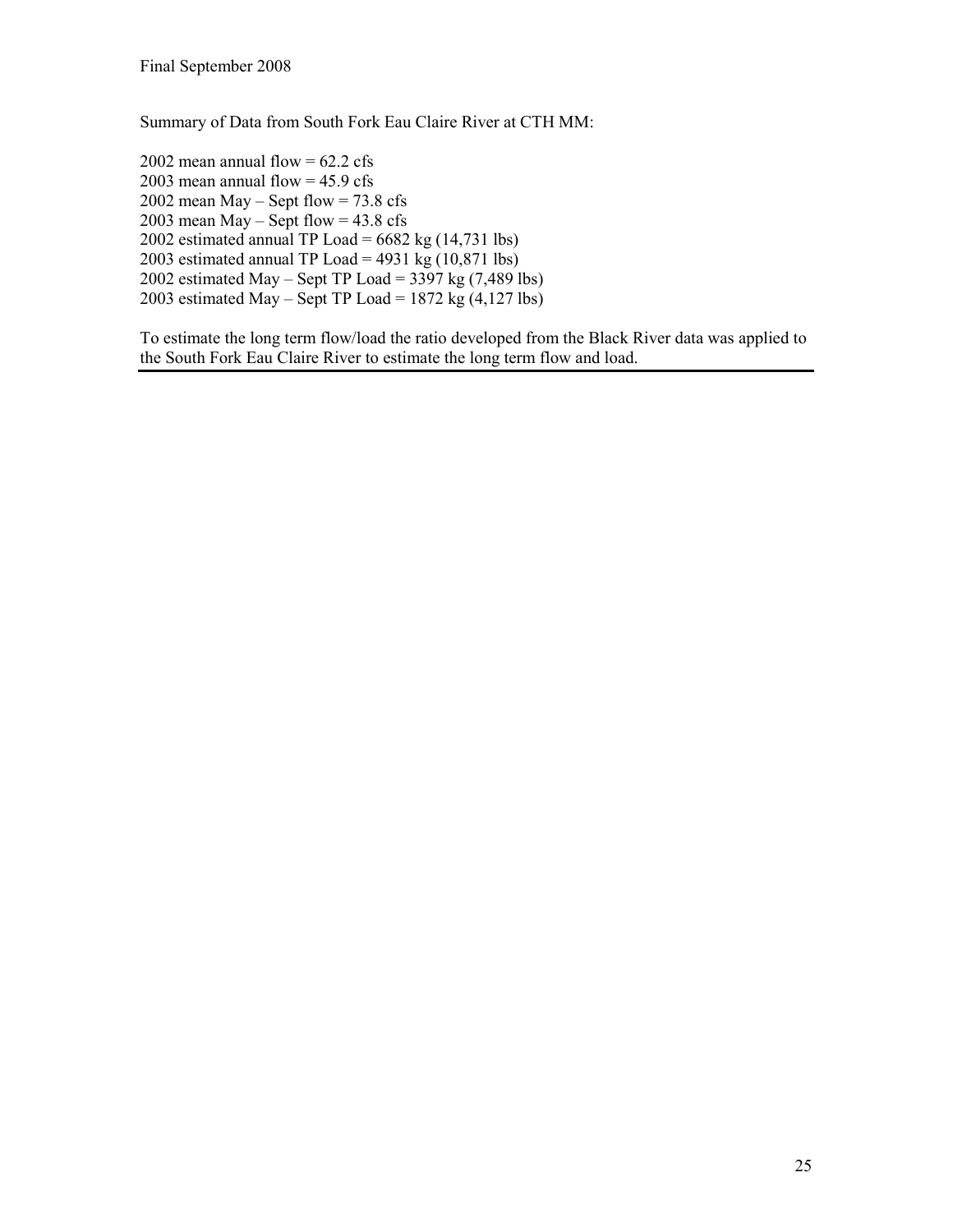#### Appendix 3. SWAT model simulations of suspended sediment loading to Mead Lake (McGinley and Freihoefer, 2008).

#### MEMORANDUM

To: Ken Schreiber and Pat Oldenburg From: Paul McGinley and Adam Freihoefer

The results of the SWAT modeling were used to estimate the suspended sediment export from the watershed on both an annual (Jan-Dec) and growing season (May-Sept) basis. The SWAT model was calibrated using growing season loads and flows from 2002 and 2003. The longer-term SWAT simulation results are presented in Figure 1 as the average and range in sediment load for each year based on simulations with six different simulation starting dates. Similar to the phosphorus results, the starting date affect is largely due to year-to-year variations in cropping assignments. The SWAT results are presented in Table 1 as the average of the different starting-year simulations or as the average of annual maximums from the different starting-year simulations. Similar averages are obtained for the annual sediment load when looking at a twelve year time period that starts with 1993. Therefore, an average annual sediment load of approximately one million kilograms is estimated for the watershed and the unit area suspended sediment export for the entire watershed is approximately 43 kg/ha or 4300 kg/km<sup>2</sup>.



Figure 3. Simulated suspended sediment export across evaluation period shown as average and range for the different simulation starting dates.

Table 1. SWAT Simulated Suspended Sediment Export for Mead Lake Watershed

| <b>Growing Season (May-September)</b> |                      | <b>Annual (January-December)</b> |                      |
|---------------------------------------|----------------------|----------------------------------|----------------------|
| Range<br>(kg/year)                    | Average<br>(kg/year) | Range<br>(kg/year)               | Average<br>(kg/year) |
| 214,000-391,000                       | 302,000              | 854,000-<br>1,285,000            | 1,070,000            |

Notes: The range is from the mean of the averages to the mean of the maximums for each year using the different starting point simulations across the evaluation period. The average is the mean of average annual and average maximum. Simulation staring dates from 1988-1993 to provide six to eleven year warm-up periods prior to evaluation period from 1999 to 2004.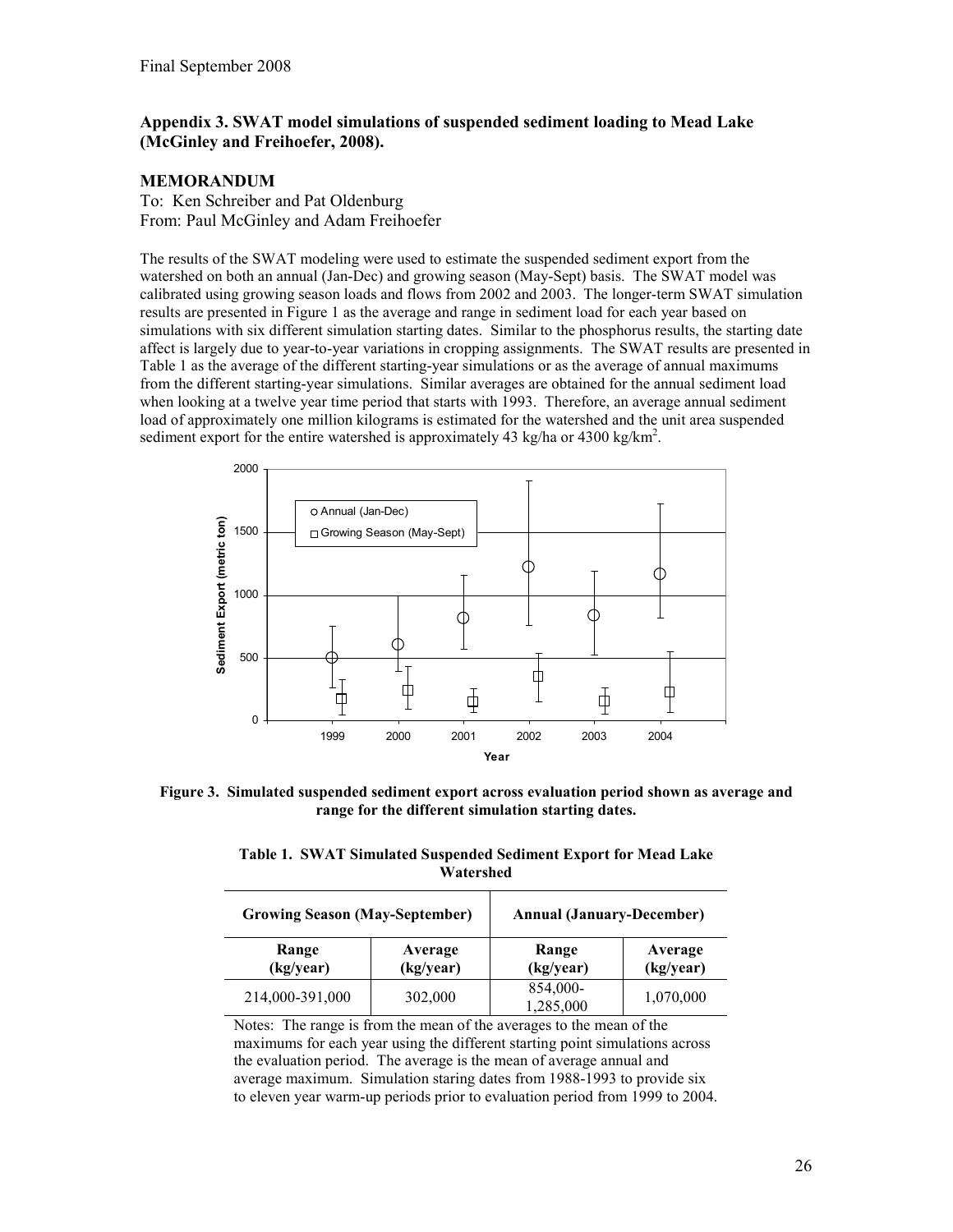### Appendix 4. Comment and Response Log

Comments received from US EPA on 08/02/2008 Addressed by Ken Schreiber and Nicole Richmond

NOTE: Comments were summarized and this TMDL report was re-formatted to be more readable and answer many of the comments and questions below. Page numbers have changed due to formatting.

- 1. The USACE 2005 report provides support for eutrophication impairment, correct? WDNR: Yes, the USACE report provides supports that the lake is highly eutrophic.
- 2. The primary goal of the TMDL is to address the eutrophication impairment by reducing levels of P in the Lake. What about the other impairments? WDNR: The text has been changed in the document to emphasize that this TMDL is addressing both phosphorus and sediment and their corresponding impairments.
- 3. Is this table consistent with the 2006 list? The 2008 list? WDNR: This table has been updated to reflect changes to the 2008 303(d) list (pending US EPA approval as of 08/01/08). Total phosphorus is incorrectly listed as an impairment on the 2008 list (this is only a pollutant for this impaired water body and is being corrected).
- 4. What is the significance of having P levels greater than 50ppb? WDNR: Lakes are generally considered eutrophic when P concentrations are measured at over 20 ppb. This was addressed in the text.
- 5. This section includes very good information about previous studies and their conclusions, however, a clear linkage is needed to the impairments and pollutants for which loads are being established.

WDNR: This was addressed by adding a "Problem Statement" section in the TMDL report and also additional text in the "Water Quality Standards section."

- 6. What are acceptable TSI values? WDNR: 50 is the boundary between eutrophic and mesotrophic conditions in the lake. Any TSI over 50 is considered eutrophic. This was addressed in the text as well.
- 7. Include a statement why SWAT is a reasonable model to use for this TMDL. WDNR: Text was added to explain why SWAT was used for this TMDL.
- 8. Include a statement explaining why these were simulated and why these are reasonable scenarios for this TMDL.

WDNR: The scenarios for this TMDL were chosen with assistance from the Clark County Land Conservation Department. These are reasonable and feasible scenarios that are linked to agriculture and may be implemented in this region of the state. This was addressed in the text.

9. What is the basis of the estimated values? WDNR: The term estimated values has been changed with "monitored loads" since the model was developed based on what was actually measured in the watershed.